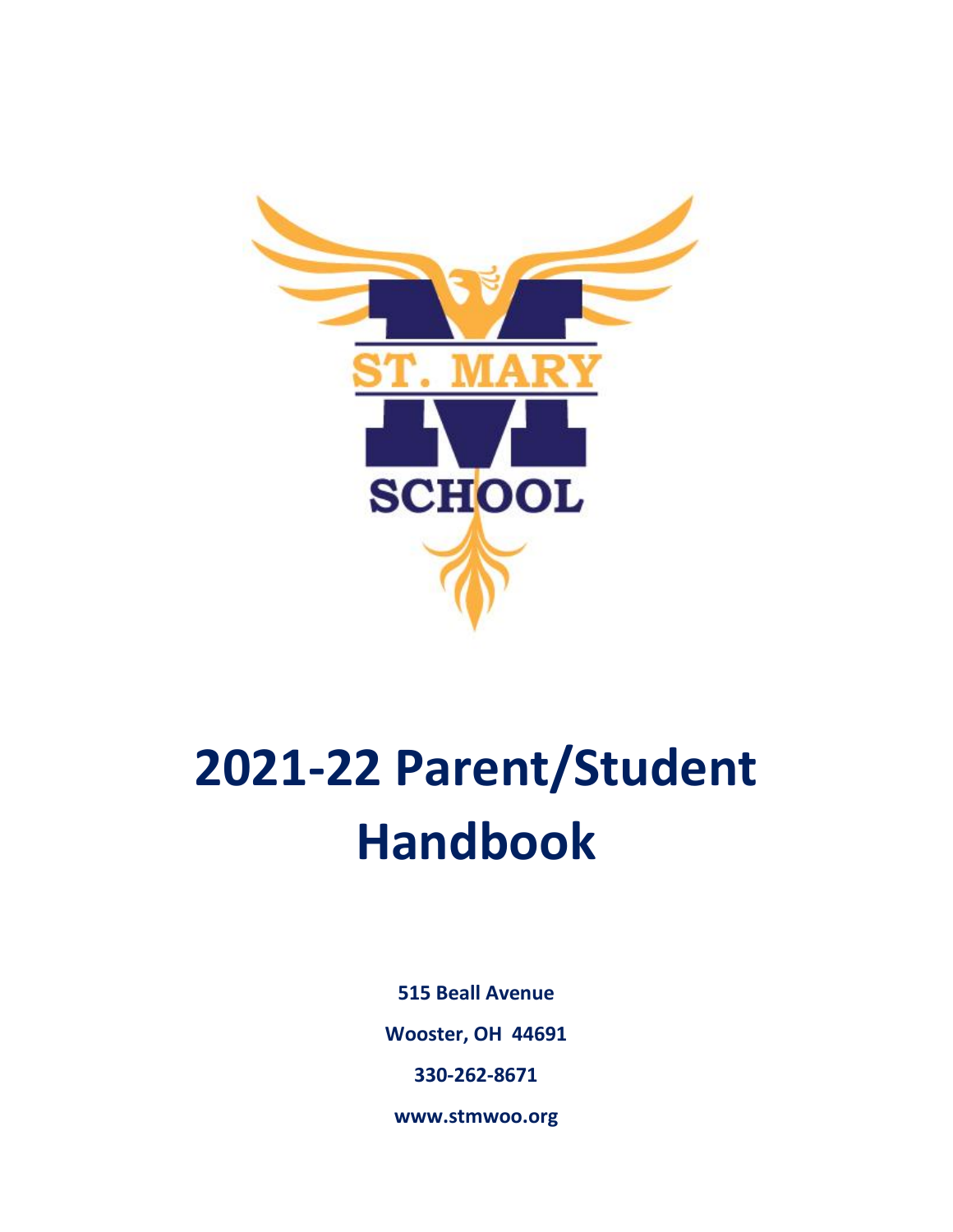## **PREFACE**

St. Mary School is part of the Cleveland Parochial School System and as such is under the direction of the Diocesan School Board and the Pastor of St. Mary Parish.

In as much as there are specific policies and regulations established by all of the above, this manual has been prepared to acquaint parents with those policies and regulations which help St. Mary School function. This manual has been approved and is accepted as the official school manual. The list of rules and regulations might not cover every situation. The policies that follow are intended to provide only a framework. Other situations may arise in the course of a school year that require special attention. These situations will be dealt with as the need arises. Parents are asked to abide by the rules and regulations as stated in this handbook. Please keep this handbook for ready reference. This handbook is a contract between the school and parents.

Realizing that the Liturgy is an important part of the religious training of the child, we celebrate Mass once a week. The parents are invited and encouraged to share these celebrations with their children. It should be understood by the parents of children who attend St. Mary School that they assume the primary responsibility for the religious training of their children. If a child learns in school what a Catholic must do and does not find an example of such Catholic life in the home, the child will become confused.

Concerning the role that parents should play in the religious education of their children, the Second Vatican Council has issued the following statement: "Since parents have conferred life on their children, they have a most solemn obligation to educate their offspring. Hence, parents must be acknowledged as the first and foremost educators of their children. Their role as educators is so decisive that scarcely anything can compensate for their failure in it. For it falls on parents to create a family atmosphere so animated with love and reverence for God and Men that a well-rounded personal and social development will be fostered among the children. Hence, the family is the first school of those social virtues which every society needs."

# **MISSION STATEMENT**

The mission of St. Mary Catholic School, an extension of St. Mary of the Immaculate Conception, is to provide an environment in which the entire school community will grow in character, faith, and knowledge.

# **GOALS**

- 1. To communicate the gospel message of Jesus.
- 2. To provide opportunities to build and experience a faith community.
- 3. To prepare young people to live in and care for our world now and in the future. We strive to teach social justice concepts and provide opportunities for service that will develop the student's sense of responsibility and critical thinking.
- 4. To provide students with the opportunity for growth in prayer.
- 5. To provide instruction in religious truths and values in such a way that they become an integrated part of the school program.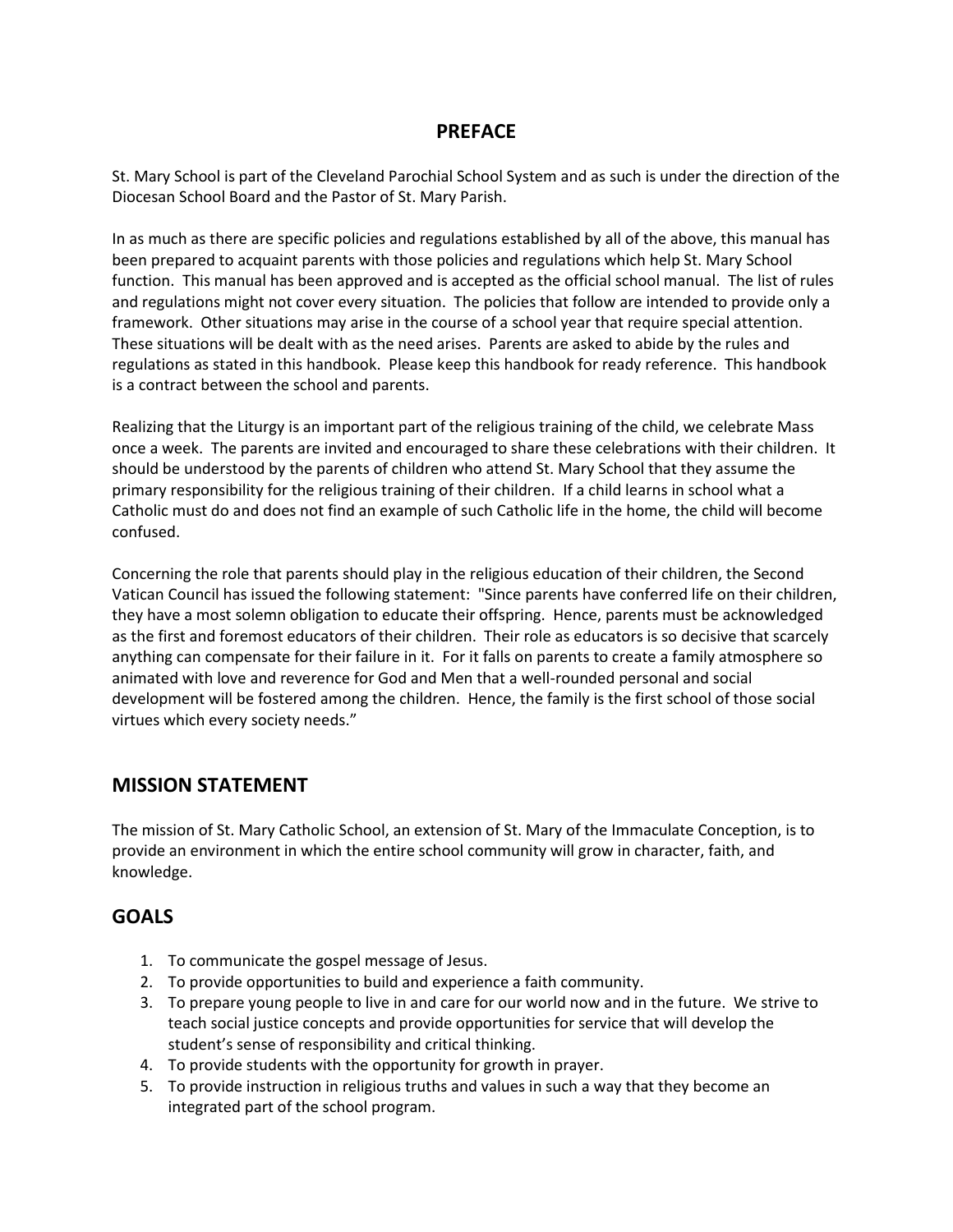- 6. To develop a faculty and staff who, by their presence and teaching, express an integrated approach to learning and living their lives.
- 7. To provide an academic program and environment conducive to the optimal development of each student.

## **PHILOSOPHY STATEMENT**

St. Mary School recognizes the partnership between families, who are the primary educators of their children and teachers who facilitate their learning in the classroom. Our students thrive with a curriculum rooted in the Catholic faith, which focuses on the needs and abilities of every child by imparting character, faith and knowledge as they develop their creative and critical thinking skills as well as building life skills.

# **ADMISSIONS POLICIES**

#### **NON-DISCRIMINATORY STATEMENT**

In the Catholic school, there can be no discrimination on the basis of race, color, sex, national origin, religion, and medical and/or handicapping condition. Handicapped children will be accepted, if with reasonable accommodation on the part of the school, the handicapped person could be accommodated.

#### **ADMISSION OF STUDENTS**

A child entering kindergarten must be five years old by September 30. Birth certificates, baptismal certificates, Social Security number and, when appropriate, information regarding guardianship must be presented at the time of registration.

New students applying for admission to St. Mary School must present evidence of satisfactory conduct and achievement for a particular grade. A test may be required to ascertain the ability level of each new student.

A physical examination and all necessary immunizations are required for entrance into kindergarten. New students in other grades must present necessary immunization records.

Students are accepted on the following priorities: **At kindergarten registration time**, all siblings of students already attending the school will be given first priority; the next priority is given to all actively registered parish families, followed by all others. **At re-registration time**, current St. Mary School children will be given first priority; the next priority is given to children of St. Mary parishioners (a parishioner is understood to be one who is registered in the parish, attends and financially supports the parish on a regular basis), followed by all others.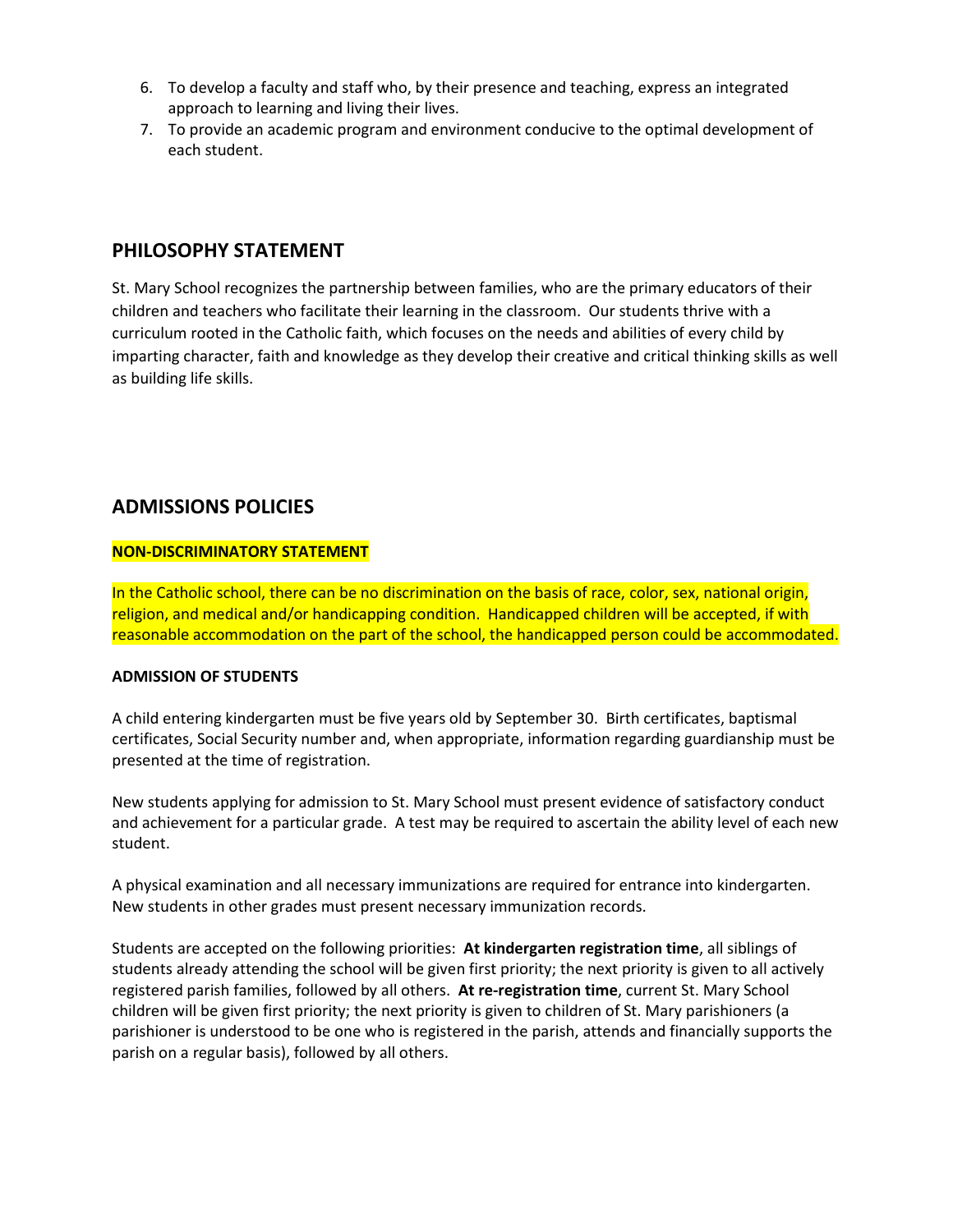# **TUITION/FEES**

#### **RELATIONSHIP OF PARISHIONER SCHOOL FAMILIES TO THE LIFE OF THE PARISH**

This portion of the handbook pertains to the relationship between those families with children in St. Mary School who identify themselves as parishioners and the expectations in place that the pastor uses to confirm that a family is not just technically registered on paper as a parishioner but is truly committed to the life of the parish community as an engaged Catholic family.

The St. Mary Parish Finance Council has contributed to the policy for tuition rates. Since our actual costs of educating a child far exceed the tuition paid, the parish-at-large contributes considerably to the operations costs of sponsoring a school, principally through the Sunday Offering. School families who apply for the Parish Member Scholarship must be registered as members of St. Mary of the Immaculate Conception Parish and regularly participate in the life of the parish through various parish events including regular attendance at Mass as determined at the parish's discretion and as evidenced by the use of offertory envelopes, whether or not a donation is included.

There is an organic connection between the mission of St. Mary School and the nourishment of the Catholic faith of the family outside of school. The commandment, "Keep holy the Sabbath," includes, for a Catholic, participating in weekend Mass.

#### **GENERAL TUITION INFORMATION AND POLICIES**

Tuition payments may be made: monthly (10 payments) – August 15 – May 15; quarterly - the fifteenth of August, then the first of November, February, and April; twice a year – August 15 & February 1; or in one payment due August 15. To complete registration, families new to the school are required to pay a non-refundable deposit equal to one month's tuition. This deposit will be applied to the family's tuition. Payments should be made in the school office. **All tuition accounts are to be paid in full before June 15**. Tuition payments that are late will be billed and assessed a \$10.00 late fee. For accounts that are chronically late, arrangements will be initiated to pay in advance. **Money paid for tuition (education) is not tax deductible.**

Tuition is assessed at a "per pupil" rate. All families are eligible to apply for scholarships and financial aid. Please contact the school office for more information.

STUDENT FEES: Along with tuition is this separate student fee. This fee is due on or before the first day of school; or may be paid semi-annually with the first payment due on or before the first day of school and the balance due on or before January 15.

REGISTRATION FEE: This is non-refundable per pupil fee due when registering with St. Mary's School.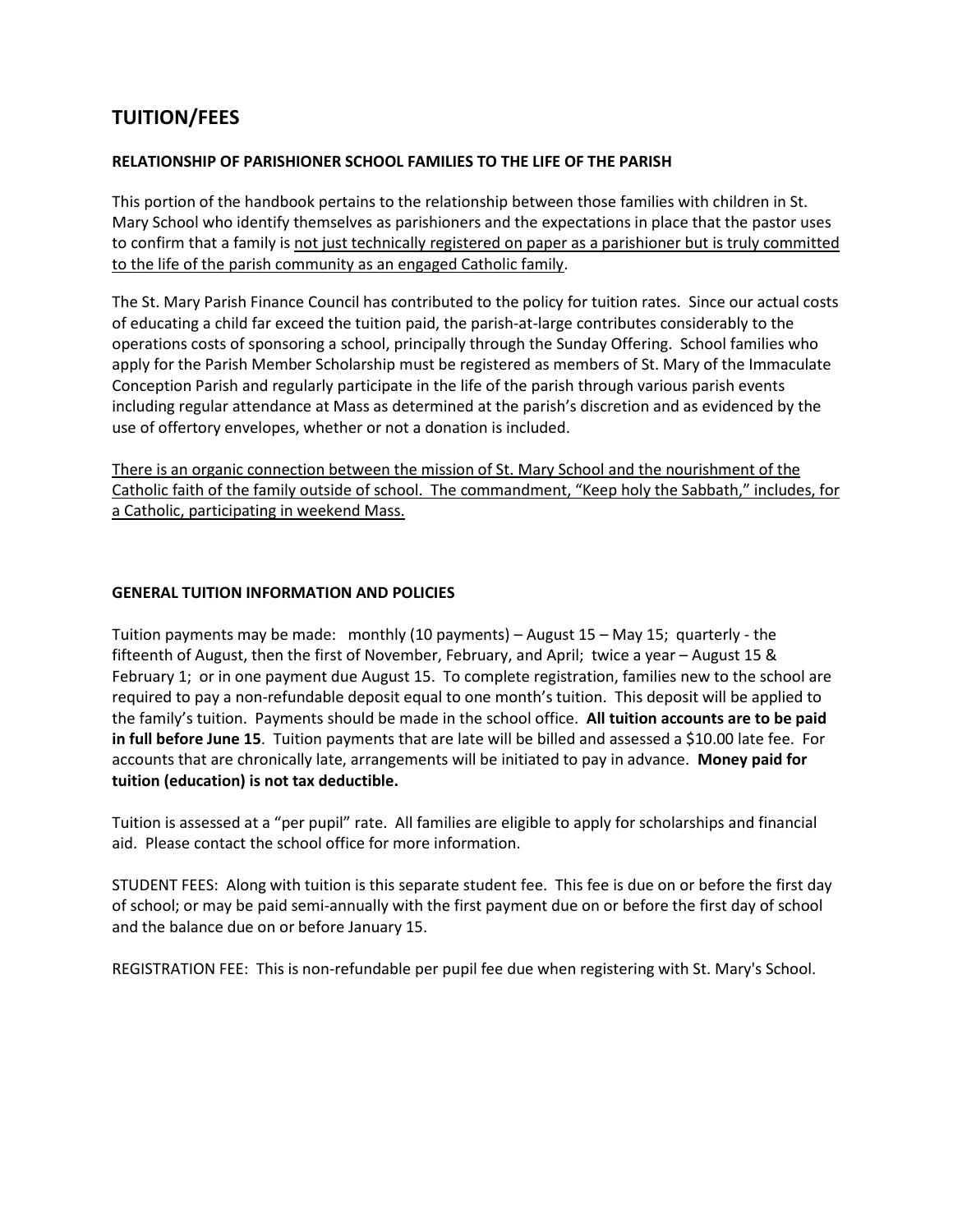# **PAYMENTS TO THE SCHOOL**

Payments to the school should be sent in an envelope labeled with your student's name and what the payment is to be applied to. All checks returned to the school for insufficient funds will be assessed a \$15.00 additional fee. The school office reserves the right to request cash payments.

# **ACADEMIC POLICIES**

Homework is valuable for additional practice and for the mental discipline it affords. Parents should see that the child has a suitable atmosphere in which to study. Parents can help the child, but are cautioned against giving too much help thus destroying the spirit of independence, which is so necessary in scholastic training.

The time allotment for homework is based upon the ability of the average child. The following are suggested time allotments as given by the Diocesan School Office: Primary grades - 20 minutes, Intermediate grades - 60 minutes.

When your child is absent, you may call the school and request assignments to be picked up at the end of the school day.

Conferences are held twice during the school year. Conferences are mandated by the State of Ohio. You may sign-up for fall conferences at Parent Day (the first Friday in October). If you do not sign-up, you will be assigned a time. The second semester conferences are offered in February.

## **Confidentiality of Student Records**

All student files are to be treated as confidential material, and secured in the appropriate manner. This includes the following procedures:

- 1. Student files should be locked at all times. The principal or other designated person is responsible for authorizing access.
- 2. Only those individuals may have access to the files that are directly providing services to the child or are in an administrative position.
- 3. Interpretation and use of student records should be done in a manner respects the integrity of the data, the purpose of the test(s), and appropriate professional guidelines for the interpretation of the results
- 4. Release of any school/student records to any party, including a school requires prior written consent of the parent/legal guardian.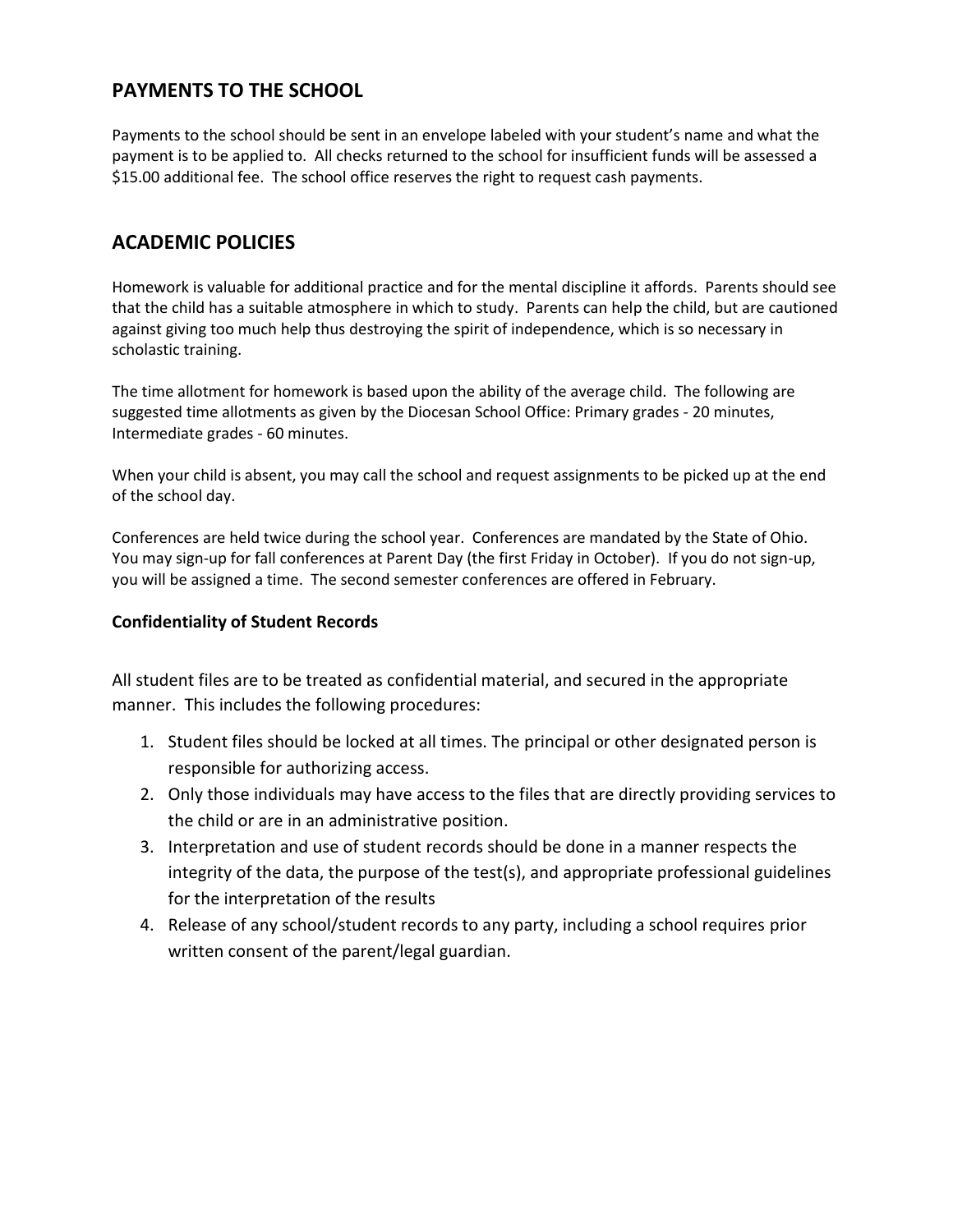Progress reports will be completed for each student receiving the Jon Peterson Scholarship. Progress report due dates will align with the specified Jon Peterson timeline. This will be written on the IEP as every 90 days. Reports will be submitted on to ODE on SAFE and printed progress reports will be sent to parents with quarterly report cards.

Methods of instruction would follow the IEP. Methods of instruction will be research based, individualized, and meet the student's educational needs based on the most recent educational evaluation (ETR) and the student's learning styles.

#### **REPORT CARDS**

Report cards are sent home for Grades 1-8 four times a year and with Kindergarten two times a year. The report card indicates to the parent the child's academic growth and development. A marking code is given for each grade level.

The teacher generally uses the following standards as guides in making out the report card:

- 1. Class participation
- 2. Home and daily class assignments
- 3. Tests and examinations
- 4. Effort to improve
- 5. Ability level of the child

Informative interim/progress reports and class papers may be sent home to keep parents in touch with their child's progress. This promotes parent/teacher cooperation and works in the best interest of the pupil.

Promotion to the next grade is not based on marks alone. The child's age, maturity, intelligence, and total achievement are factors that are considered. Parents will be notified by early spring if a child is failing in his work and consideration of retention is advisable. The principal, after consultation with teachers and parents, will make the final decision as to the promotion or retention of a student.

#### **GRADING SYSTEM**

St. Mary's grading system is as follows:

| $A+ = 98-100%$ |
|----------------|
| $A = 95-97%$   |
| $A - 93 - 94%$ |
| $B_+ = 90-92%$ |
| $B = 87 - 89%$ |
| B- = 85-86%    |
|                |

**NOTE:** Grades K-6 use  $O$ , S, and U for gym, music, and art

 $O =$  outstanding performance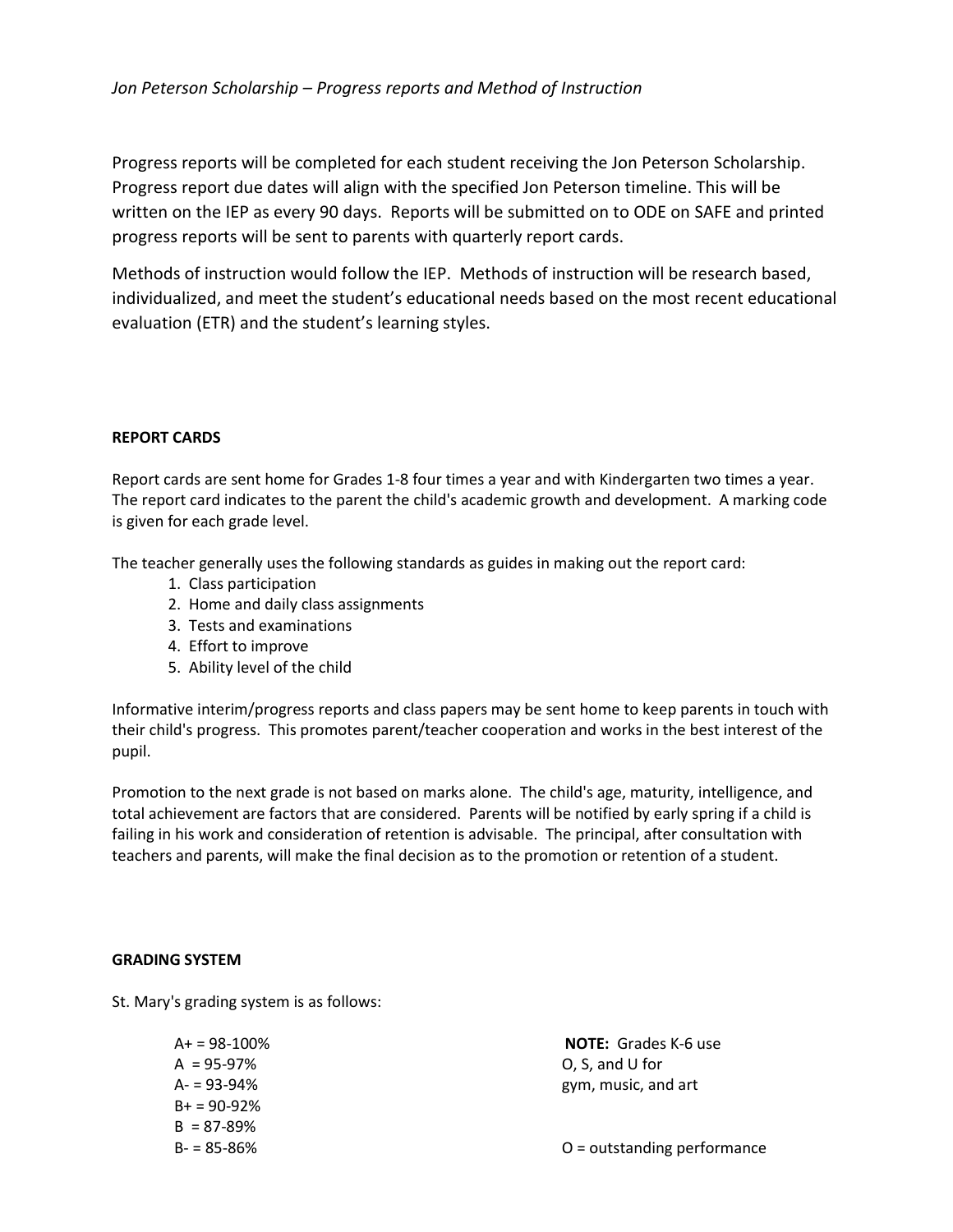$C + 82 - 84\%$  S = satisfactory  $D+ = 75 - 76%$  $D = 72 - 74%$  $D = 70 - 71%$  $F = 69\%$  or below

 $C = 79-81\%$  U = unsatisfactory  $C = 77-78\%$  N = needs improvement

#### **STANDARDIZED TESTING AND EVALUATION**

St. Mary's School participates in MAP testing. Such tests are helpful in the education process. However, in classifying and evaluating a student's ability, his/her total classroom performance is considered.

#### **RECORDS**

Each student's records are always available for viewing by their parents. Included in student's folders will be academic records. A separate folder contains a student's health records.

This school abides by the provisions of the Buckley Amendment with respect to the rights of noncustodial parents. In the absence of a court order to the contrary, a school will provide the noncustodial parent with access to the academic records and to other school-related information regarding the child. If there is a court order specifying that there is to be no information given, it is the responsibility of the custodial parent to provide the school with an official copy of the court order.

We require all divorced parents to furnish the school with a copy of the custody section of the divorce decree. This information will also help the school in determining when, if ever, the child can be released to the non-custodial parent. Written permission of the custodial parent of record would be required.

If students transfer to another school, their records will be transferred upon the request of the new school.

## **HEALTH**

**Records:** The school office keeps health records on file. The law states that all students must be properly immunized or we must deny admission to school.

**Infectious diseases:** Children with infectious diseases such as chicken pox, measles, mumps, Acquired Immune Deficiency Syndrome, and hepatitis, shall be permitted to attend school provided:

1. The health of a child, as documented by his/her physician, allows

2. The child behaves in a manner that would not cause spread of the disease or in any way put others at risk.

3. The child does not have open sores.

4. Periodic evaluations of the child's physical condition, if needed, by the physician allowing for continuing participation in regular academic activities.

The Pastor and Principal will confer with appropriate persons before the Pastor makes a final decision on each case in the school. Parents and guardians have the obligation to report to the administration when a child has been diagnosed with any infectious disease.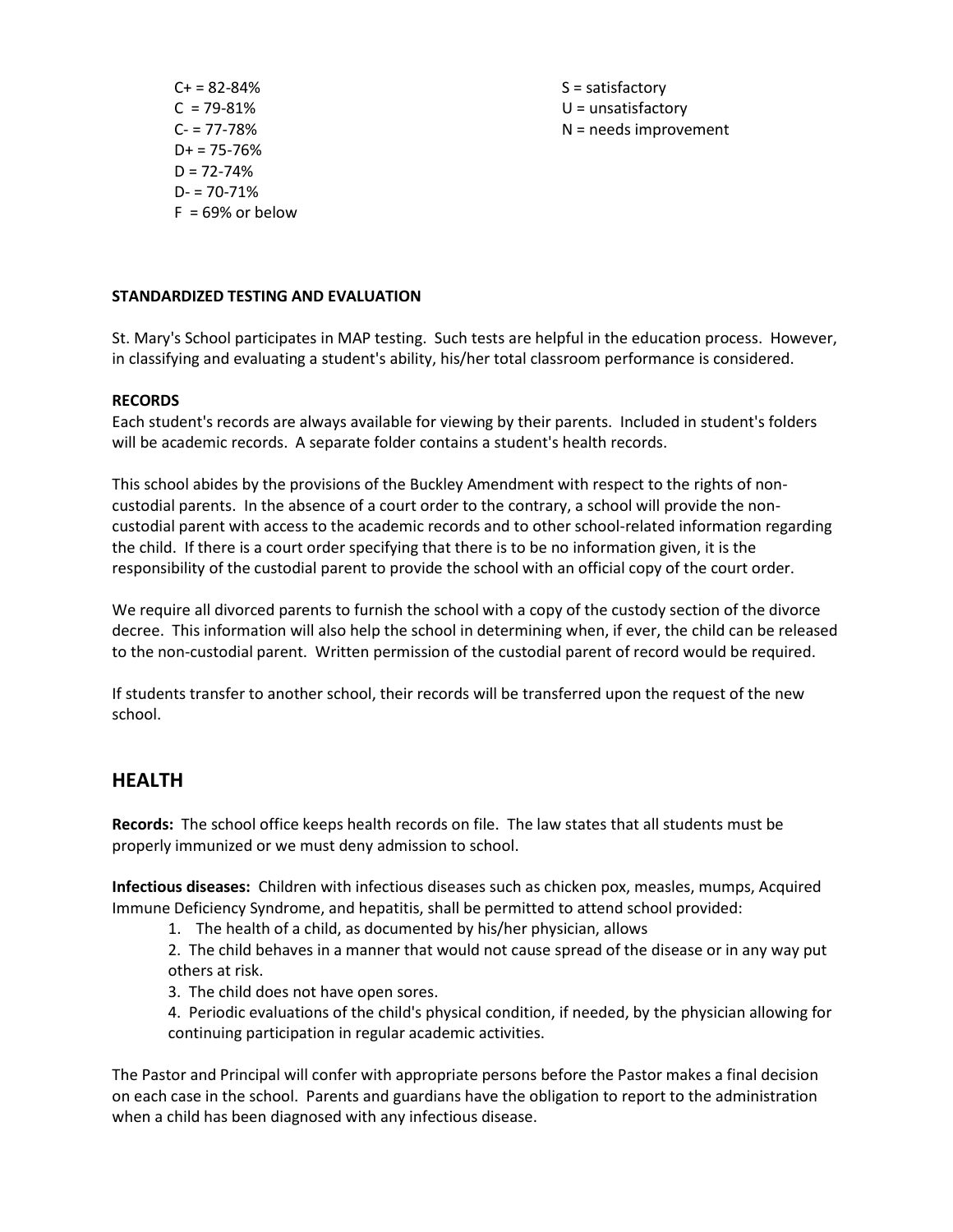**Illness:** Children should be "fever free", **without use of fever reducing medication**, for 24 hours before returning to school after an illness. It therefore follows that children sent home from school with a temp should remain home the next day.

**First Aid:** The school aims to enforce rules that will protect your child from accidents. If an accident occurs, first aid will be administered, and if further medical treatment is necessary, you will be notified.

**Emergency Forms:** We require an emergency medical form for all children. In event of serious injury, the emergency squad will be called.

## **Allergies***:*

Food allergies are a serious, potentially life threatening issue that some students face. We ask that **all parents** work together to avoid accidental exposure by helping to provide a safe educational environment. We ask that **any snack or treat that is sent in to be shared is nut free.**

If your child does have a food allergy, it is your responsibility to notify the teacher and school nurse. You will be given an action plan that is to be signed by a doctor and updated yearly. Medication will be provided in original container and kept in the nurse's office. If a student is to carry their inhaler, additional paperwork will be filled out and turned in. It is also the responsibility of the family and student to be know what they are allergic to, do not trade or share food with others, and alert the teachers and staff if they have been exposed to any allergen.

It is the school's responsibility to provide the action plan and yearly update paper work for the parents. All staff including cafeteria cook, and after school care provider will be aware of students with allergy concerns, instructed on how to recognize symptoms of allergic reactions, and demonstrate how to administer epi pens and or inhalers.

Students with allergies MUST have the necessary paper work on file in the school office and appropriate medication available the first day of school.

**Medication:** St. Mary School has established a policy concerning the administration of medication to children during school.

A. Prescription Medication: The medication must be in its original container. The school must have a signed physicians statement outlining the times and methods for dispensing the medication. Parents must also complete a permission form. Blank forms can be found on our website and/or can be requested from the school office.

B. Non-prescription Medication: This includes pills, creams, cough drops, and ointments. Parents must complete the parent permission form, and the medication must be kept in the office. We ask that you have your child bring any type of medication to the office and not to keep medication on his/her person or in his/her desk. We will not be able to administer any type of medication without your written permission. Telephone permission will not suffice. The teacher or school staff in the office will administer medication unless parents advise the school otherwise.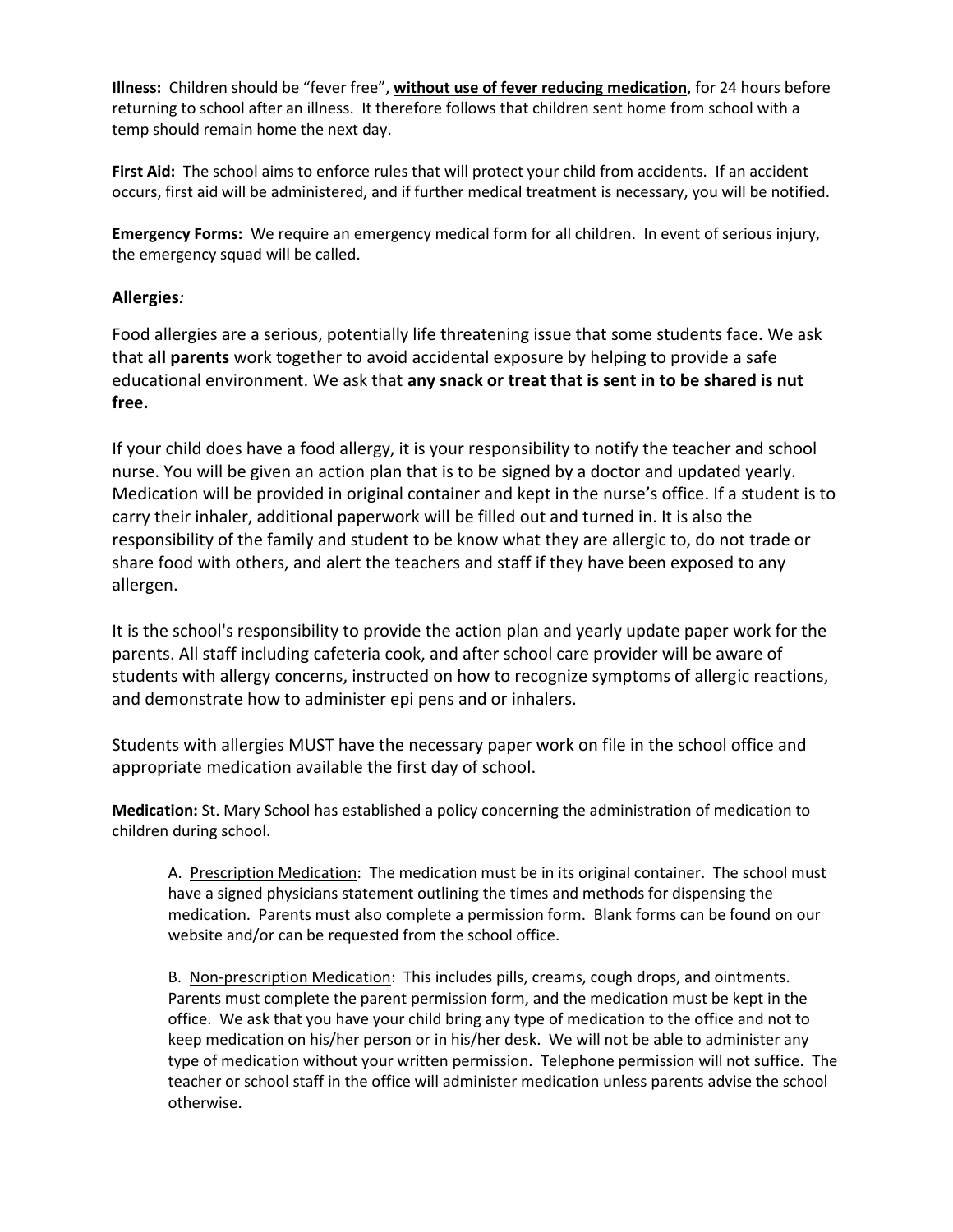IMPORTANT: Because of the large number of students we must supervise, **it is the student's responsibility** to report to the school office at the appropriate time for the administration of his/her medication.

**Medical/Dental/Misc. Appointments:** If a child has to be excused from class the following procedure is to be followed:

a. A note from the parent is needed prior to the child's dismissal

b. The parent must pick up the child in the school office. Emergency dismissals may be made at any time by the principal when a serious condition warrants it.

c. A parent must "sign-out" the student in the school office. Upon return to school, the parent must sign-in the student.

# **Safety Drills**

Fire drills are held monthly and tornado drills in the fall and again in the spring. *Rapid Dismissals and Intruder Drills* (A.L.I.C.E.) are practiced throughout the year. Emergency crisis procedures and the school safety plan have been developed in cooperation with area law professionals, The Ohio department of Education, and Homeland Security. The school is equipped with several security cameras. The camera recording are deleted after nine days.

In the event of bad weather or an emergency during the school day, we will contact parents via WENS, Class DOJO, Email and Social Media. **Please do not call the school during these times.** It ties up the lines and hinders us from efficiently dealing with the safety of the children.

# **Prevention of Sexual Abuse**

To enhance the ongoing efforts of the Diocese to provide training for adults and children in matters of protection from abuse and creation of safe environments, we are pleased to announce that Bishop Lennon has approved the implementation of an additional program to protect all children in the Diocese of Cleveland. *Called To Protect*™ is a multi-media training program created by Praesidium, a national leader in abuse risk management with more than two decades of experience providing research-based educational programs to organizations.. Our health curriculum is aligned with the "Called to Protect" program and contains the components for the prevention and safety of children in the matters of sexual abuse.

# **Family/Custodial Situations - Relationship with the School**

St. Mary School is finding an increasing number of families experiencing transitions in parental custodial relationships. In addition, laws governing divorce settlements and custody have been recently changed. For this reason we find it necessary to clarify and re-state the usual procedures followed by the administration and faculty in dealing with parents in such situations.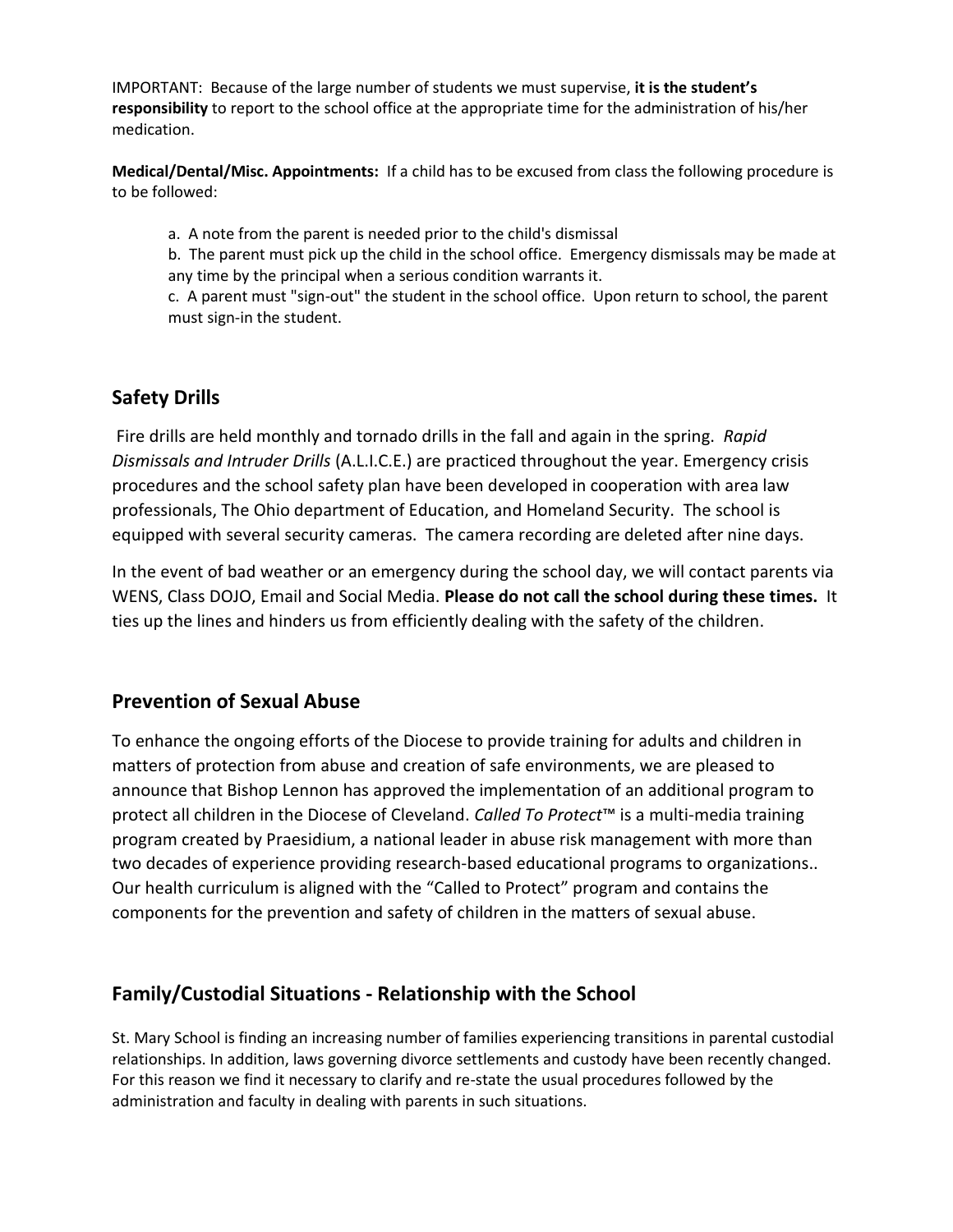In two-parent families it is assumed that both parents are living at the same address unless we have been notified otherwise. St. Mary School personnel will, therefore, send home notices, communications, etc. with the child. It is assumed that both parents are communicating regarding the child and that all information is shared by and between the parents. This information includes but is not limited to conference appointments, report cards, interim reports, discussions with school personnel, and tuition statements.

In families experiencing separation of parents or pending divorce, or divorce the above information will be sent home with the child to which ever parent currently has care of the child. **It is assumed that this information is shared by the parents and between the parents.** Since this situation frequently impacts on a child's achievement and interactions at school, parents are asked to inform both the principal and teacher of this fact so that appropriate support can be given to the child. St. Mary School personnel cannot proceed on hearsay, rumors, or demands of a parent, but only with the appropriate documentation detailed below.

In cases of an actual divorce decree involving clear custody by one parent, the principal is to be informed by the custodial parent of this fact. A copy of the entire decree bearing the case number, including the pages referring to custody and the relationship with the school, and the final page bearing the judge's signature are to be submitted to the principal. Unless the decree indicates otherwise, school communications will be sent home to the custodial parent. Custodial parents should understand, however, that unless the divorce decree specifically limits the non-custodial parent's right to access to records, the non-custodial parent has a right to the same access as the custodial parent. We will, unless instructed by a Court Order, release such records upon request to the non-custodial parent. "Records" includes official transcripts, report cards, health records, referrals for special services, and communications regarding major disciplinary actions. It does not include daily classwork and papers, or routine communications sent through the children to the home of residence. **In these cases the custodial parent is asked to cooperate with the school and share this information directly with the non-custodial parent. This avoids time-consuming duplication of services.** 

Further, you should realize that unless restricted by Court Order, any non-custodial parent has the right to attend any school activity of their child, which includes sports activities and class programs. **Parents should keep each other informed as to these activities to avoid duplication of communications and to allow the school to better attend to the duty of teaching your children.**

In cases of 'joint custody' (shared parenting agreements) entitling both parents access to school personnel and activities, it is assumed that **one copy of communications and information will be sent home with the child and that this will be shared by and between the parents.**

Regarding parent conferences in all custody situations: it is preferred and will be the general procedure that one conference appointment be scheduled 'jointly' if both parents wish to be present. It is assumed that parents are able to set aside differences and to come together on behalf of their child for this time. A joint conference further insures that both parents are given the same information at the same time, thereby avoiding misunderstanding, misinterpretations.

In cases where joint conferences are clearly neither possible nor desirable by all parties' involved, alternate arrangements may be discussed with the principal, subject to the approval of both parents, and further reviewed by St. Mary School's legal counsel. Every effort will be made to keep communications open with both parents while at the same time avoiding duplication of services and excessive demands on the teacher's time.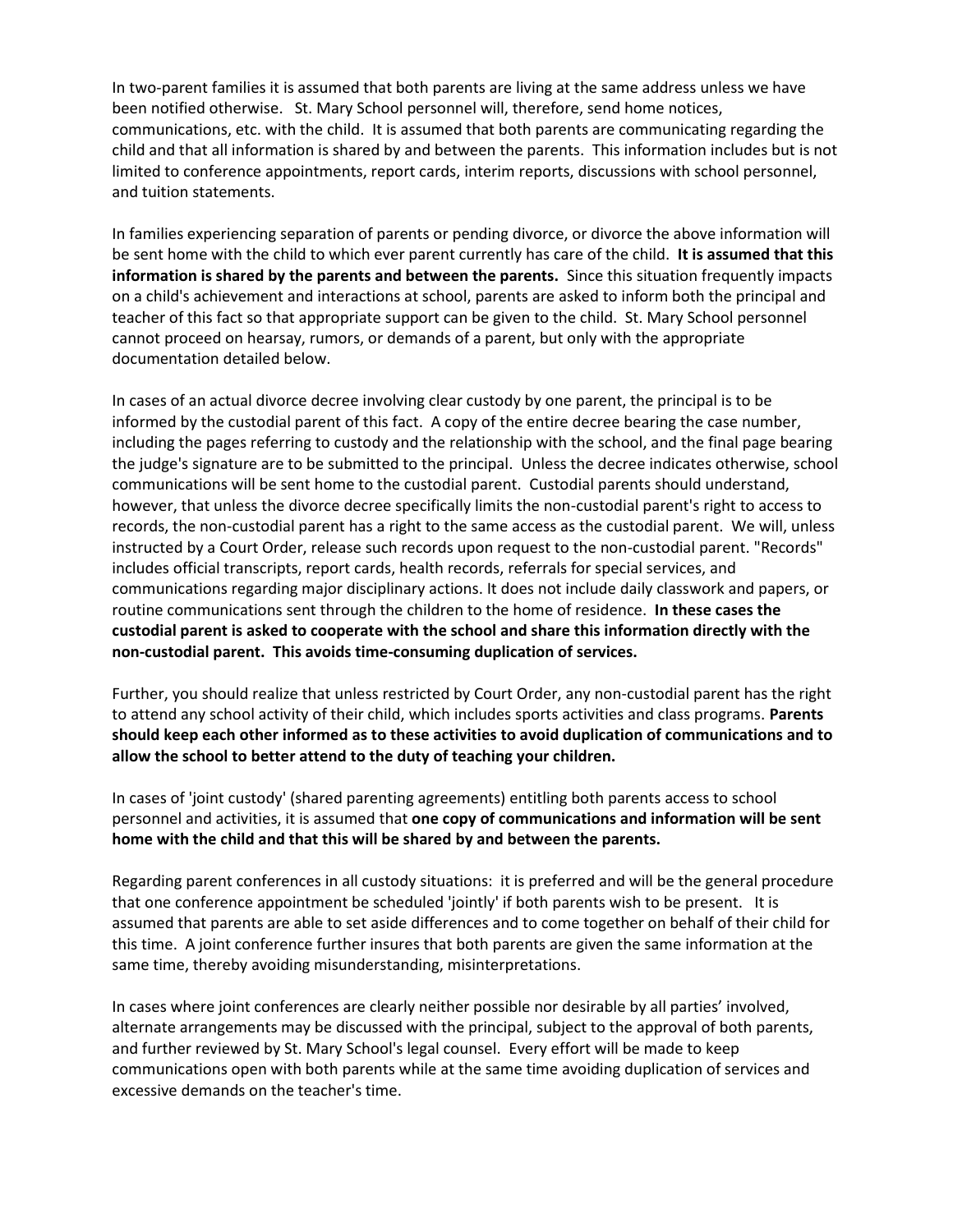Visitation should generally begin at the home of one of the parents and not at school. It is hoped that visitation arrangements would reflect the sensitivity of both parents to the consistency and routines that foster security in a child and allow for school responsibilities and homework to be taken care of during the school week.

If there are questions concerning this re-statement of procedures or circumstances you feel necessitate other arrangements, please contact the principal personally.

## **ABSENTEEISM**

Attendance at classes is a basic requirement for academic success. Absence detracts from this requirement and prevents the student from fulfilling an essential condition for earning credit for scholastic work.

There are generally four reasons for absences: illness, medical appointments, family emergencies, and vacations. Illness, medical appointments, and family emergencies are always handled as excused absences. Excused absences indicate that work may be made up. Teachers are not obligated to gather work to be made up until the student returns to school.

A school may refuse credit to any student who misses 28 days, pro-rated per marking period, whether the absences are excused or unexcused. The principal will notify parents when a student has missed 20 days. Continuous absences will be subject to review by the principal. The school may require a physician's note verifying a student's absence.

An exception to the above is hospitalization, or an extended illness or injury, and ability to make up work through tutoring or some other type of aid is approved by the principal.

By law, parents must notify the school of a child's absence. Please call the school office (262-8671) between 8:00-10:00 a.m. if your child will be absent from school**. If you fail to report your child's absence, a written excuse will need to be presented to the school office before your child returns to the classroom.**

If it is known in advance that a student will be absent from school (scheduled appointments, vacation, etc.), it is required that the parent send written notice to the school office **and** the classroom teacher.

Any student arriving 10 minutes after the start of school or returning from an appointment **must be signed in** by a parent in the school office.

**TARDINESS:** Being tardy is a very disruptive way to begin a day. It tends to promote feelings of lack of control, lack of organization, and generally a very poor way to begin a school day. Socialization among peers is important and tends to start their day positively if they can be in school 5 to 10 minutes early.

Students in grades 7 and 8 who report to school after the 8:00 a.m. bell and students in grades K-6 who report to school after the 9:00 bell will be considered tardy to school. Excused tardiness (i.e. doctor/dentist appointments) will not count toward consequences unless this becomes excessive. NOTE: Failure to comply with being in the classroom by 8:00 a.m. for grades 7 & 8, and 9:00 a.m. for grades K-6 will result in the following disciplinary consequences being issued for tardiness to school each quarter or grading period: 1-3 warning, 4-5 lunch restriction, 6 or more, after school detention.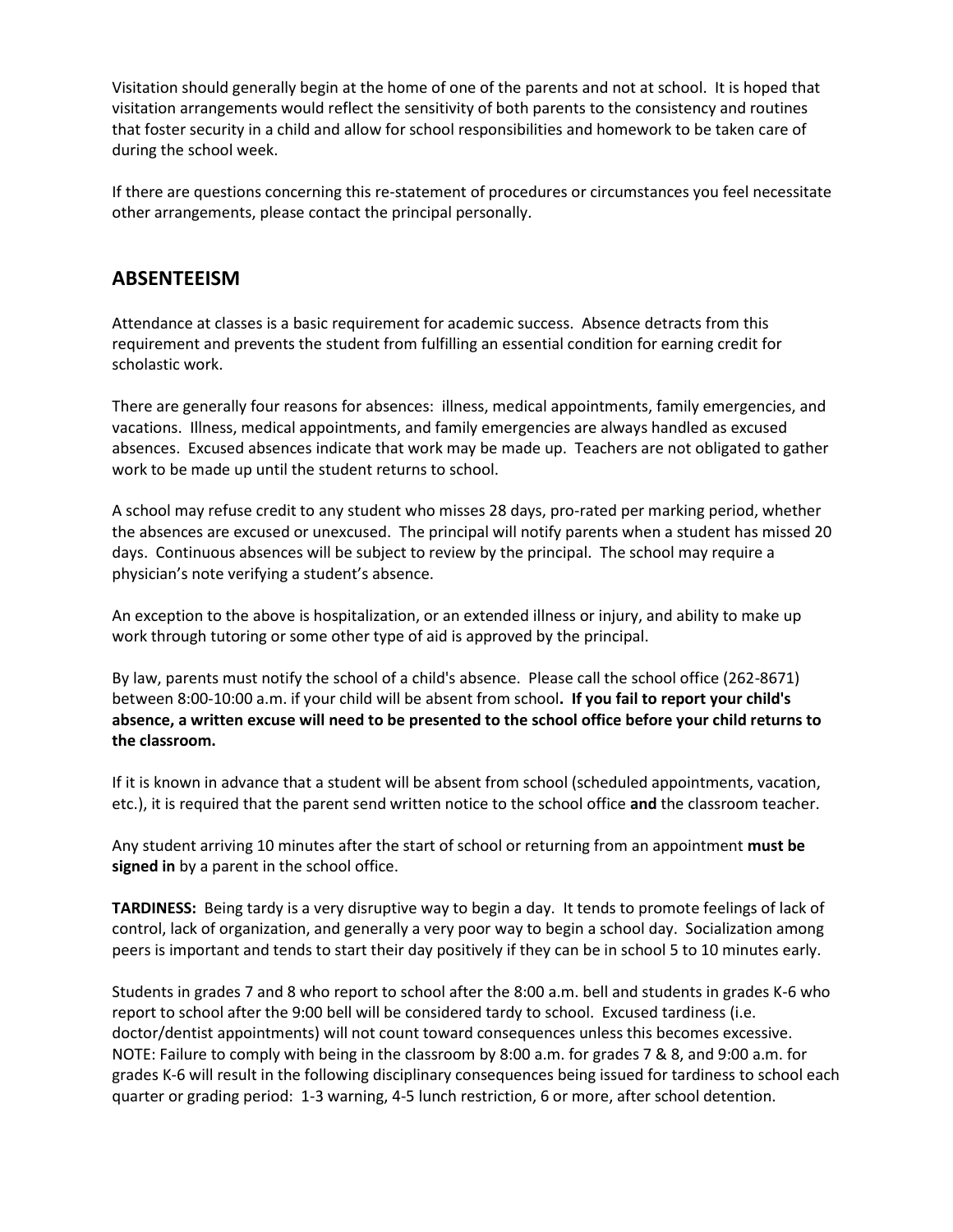Students in grades 7 & 8 arriving after 8:05 a.m. must be signed in by a parent in the school office. Students in grades K-6 arriving after 9:05 a.m. must be signed in by their parent in the school office.

The State mandates the following regarding absences and tardiness:

Students in Grades K-6 arriving between 9:01 and 10:00 a.m. are to be marked tardy. Students in Grades 7-8 arriving between 8:01 and 9:00 a.m. are to be marked tardy. Any student in Grades K-6 arriving after 10:00 a.m. is to be marked absent 1/2 day. Any student in Grades 7-8 arriving after 9:00 a.m. is to be marked absent ½ day. Students leaving school before 2:20 p.m. are to be marked absent ½ day. Any student who leaves school for more than 1 hour during the school day is to be marked absent ½ day.

**LEAVING SCHOOL GROUNDS:** In order for students to leave school grounds, previous arrangements must be made via a note. A parent must pick-up the child in the school office and sign the child out.

**END OF DAY ROUTINE:** Each student must have on-file a form completed by a parent indicating a student's "usual" after school routine. Only ONE choice may be indicated for each school day. ANY DAY your student's routine will be other than what has been indicated, we MUST have a written note advising us of that change. We will need a written note each time your student is to attend a scout meeting, club event, etc. Each teacher has up to 28 students to keep track of and it is not in the best interest of total safety for you to expect the teacher to keep track of all the variables.

## **WITHDRAWALS**

If you should move during or after the school year please inform the secretary of the planned day of withdrawal. You will need to sign a records release form at your child's new school to allow our records to be sent to the new school. Records will be sent when all fees are paid.

# **COMMUNICATION**

Cooperation between home and school is essential to the proper development of the child. Cooperation begins with communication. It must be recognized that education is a joint responsibility to teachers and parents. The development of genuine communication between the two is essential, resulting in better understanding and more effective education.

# **LINE OF AUTHORITY**

As parents have delegated a share of their authority to teachers, it is imperative that there be a genuine unity of purpose and practice between parents and teachers. LISTEN to what the student has to say, but remember that you are hearing only one side of the story. DISCUSS the situation honestly with the teacher whenever necessary. When there is a concern, please follow the chain of command by approaching the classroom teacher first. Then, if the concern is not resolved, contact the principal.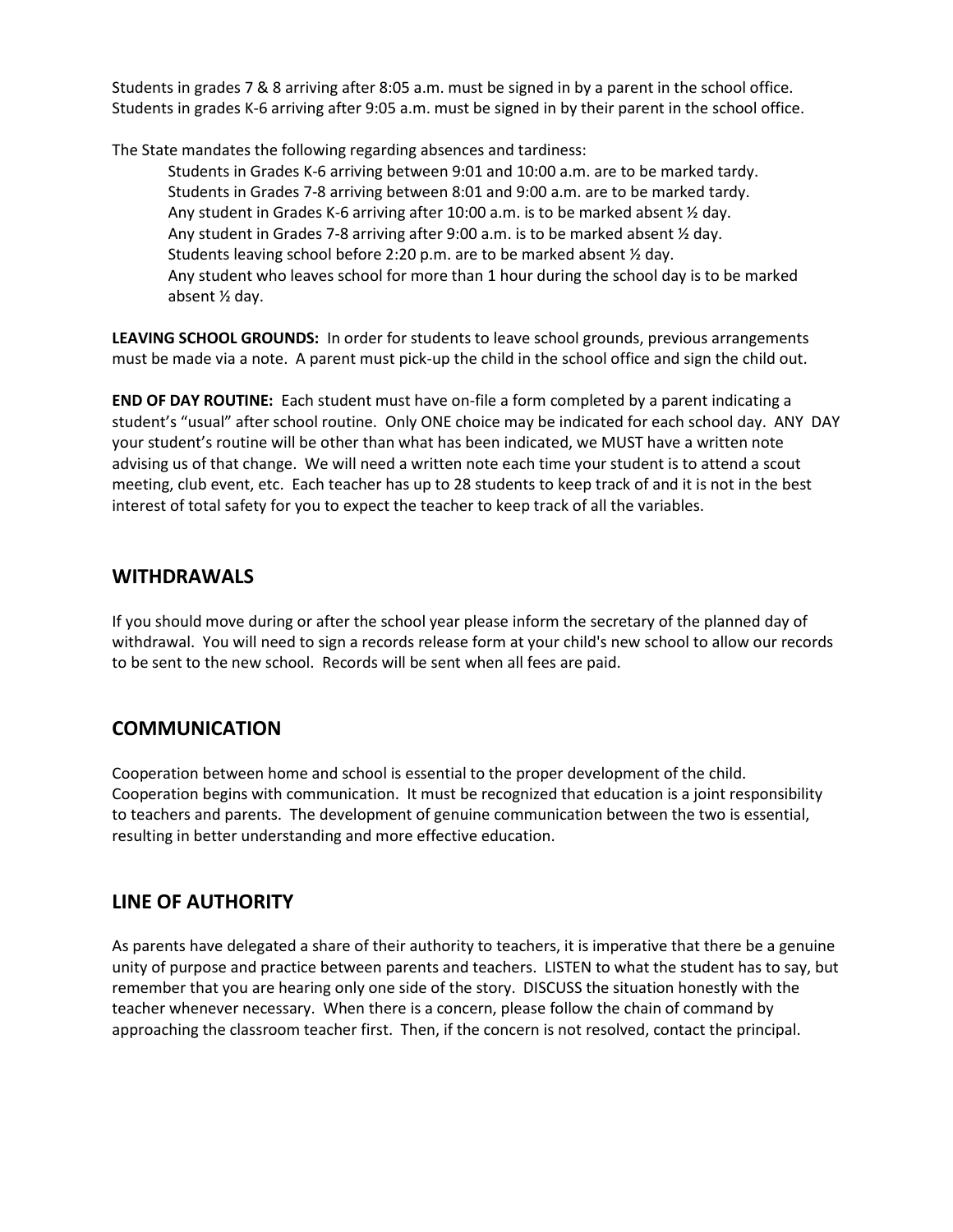# **COMMUNICATION WITH TEACHER/PRINCIPAL**

If you need personal contact with a teacher or the principal, please call the school office to request a return call by the teacher/principal to discuss a situation or set up a conference. All return contact will be made within 24 hours.

## **VISITING THE SCHOOL**

Observing your child in the environment of school can be a rewarding and often enlightening experience. Parents are welcome at any time during the school day, but a prior appointment must be made with the principal. All visitors should report to the office first.

## **INTERRUPTIONS**

Once school has begun, parents are not to go to a classroom. Parents are to check in at the office to correct a problem or to bring the forgotten item. Calls to teachers will be put through to their voicemail in order to avoid interrupting the classroom.

Students MUST come from home with notes to notify the teacher if there is a change in the student's after school routine, or if the student must leave school for an appointment. We will not accept phone calls regarding change in a student's dismissal or after school routine except in cases of extreme emergency.

# **SCHOOL CALENDAR & MENU**

The monthly calendar and the lunch menu will be on the school WEB page **(www.stmwoo.org)** Printed copies will be sent home to families who have notified us they do not have Internet access.

## **ORIENTATION MEETING**

The orientation meeting is held during the week prior to the opening of each school year. At least one parent is required to attend this meeting as it confirms your child's registration. All pertinent information that pertains to the total education of your child is available at orientation.

## **GRADE LEVEL MEETINGS**

Grade level meetings are held within the weeks of school to apprise parents of expectations, classroom policies, and general information pertinent to each grade.

## **PARENT DAY**

The school generally has an open house for parents the first Friday of October. The purpose is to allow parents to observe their child in the learning environment. Parents may join their child/children for lunch. Information for this event is announced prior to the date.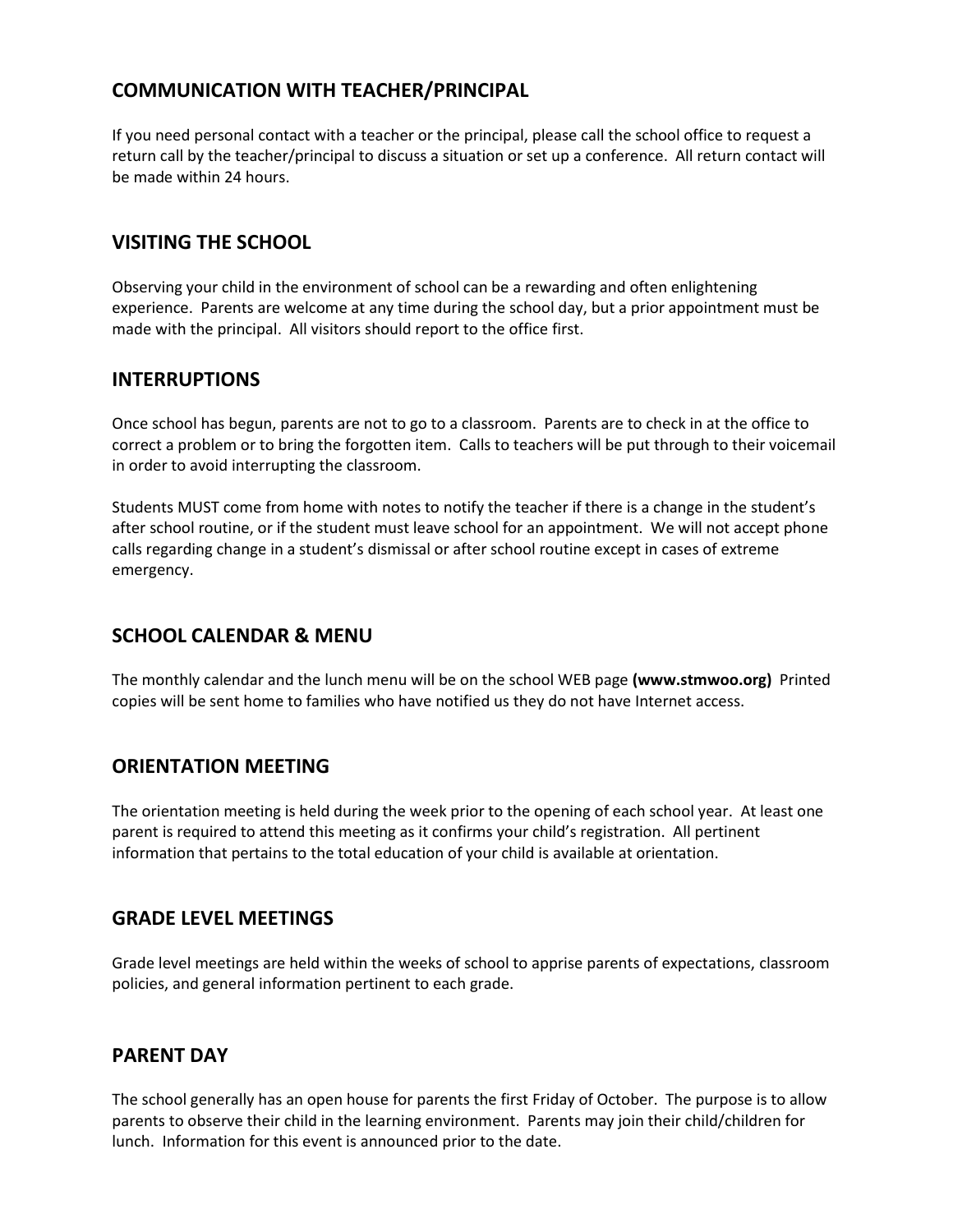## **SAFETY PLAN**

St. Mary School is part of a program offered by the Wooster Police Department. Frequently a police officer visits our building. They check in at the office, walk the halls, and visit various classrooms. It is a safety issue and a familiarity issue for the students in viewing and associating with the police.

The school has a Safety Plan which is written and in effect. The faculty is instructing the children on fire drills, tornado drills, lock-down procedure, evacuation procedures and various safety issues.

The school has been outfitted for the safety of the students. We have a monitor in the office that constantly watches activity on the playground, scans the entry to the lobby, the lobby, foyer of the school office, and the main hall. The pictures are recorded. All exterior doors, except to the lobby, are locked and equipped with an alarm that will sound if anyone tries to enter or exit. In order to be assured of your child's safety we must also make demands on all parents. When entering the school building, **all** individuals must be "buzzed in" and must stop in the office, sign in, and receive appropriate identification. You will need to sign out and return the tag upon exiting the school.

## **INSTRUCTIONAL PROGRAM**

#### **GENERAL CURRICULUM**

St. Mary School follows the curriculum of the Cleveland Diocese in compliance with state requirements. It includes a sequential program of learning in religion, language arts, mathematics, social studies, science, Spanish, computer, music, art, and physical education. A copy of all curriculum is kept in the principal's office. If you would like to examine our copy please contact the principal.

#### **DAILY SCHEDULE**

| 8:00 a.m.               | Classes begin for Grades 7-8 |  |
|-------------------------|------------------------------|--|
| 8:50 a.m.               | K-6 Pupils go to Home Room   |  |
| 9:00 a.m.               | Classes begin for Grades K-6 |  |
| 11:35 a.m. - 12:35 p.m. | <b>Lunch and Recess</b>      |  |
| 3:10 p.m.               | <b>Prayer Service</b>        |  |
| 3:30 p.m.               | Dismissal                    |  |

**Children arriving at school between 7:00-8:50 a.m. must go to Extended Day where a supervisor will be in attendance**. School policy prohibits loitering outside of the school building or in the lobby prior to 8:50.

**Our Prayer Service at the close of school is part of our school day.** Any student leaving before prayer service **MUST** be signed out in the school office.

#### **AUXILIARY SERVICES**

Funding provides us with the services of a speech therapist and tutor. The speech teacher and tutor are available for those students with a specific need as determined by state qualifications.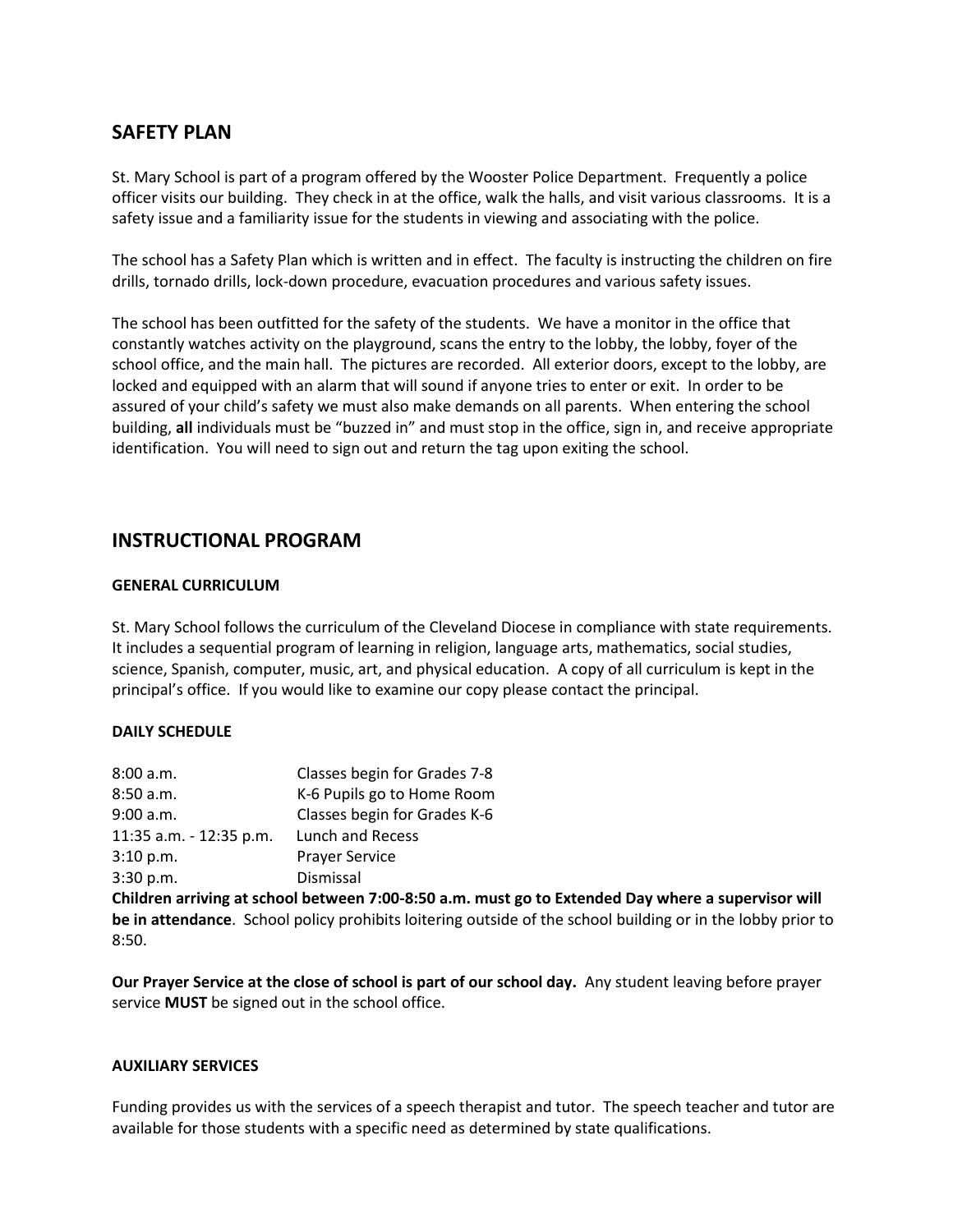The children in the speech and hearing program are taught by the speech therapist in small groups. Hearing tests are provided for these children and for pupils referred to the therapist for special testing.

#### **RELIGION**

St. Mary School is a Catholic school whose very reason for being is to further the message of Christ. All students who attend St. Mary School are required to pray with the class, to attend Mass, to take religion courses (meeting academic standards of the course), and to promote the general moral and spiritual climate of the school. Masses are held weekly unless noted otherwise on the calendar found on our WEB site.

#### **RELIGION FOR NON-CATHOLICS**

St. Mary School is a Catholic School whose very reason for being is to further the message of Christ. Non-Catholic students who attend St. Mary are required to pray with the class, to attend Mass, to take religion courses (meeting academic standards of the course) and to promote the general moral and spiritual climate of the school. However, we never engage in any proselytizing, but hope only to encourage others in their faith.

#### **FIELD TRIPS**

Field trips are taken to enrich the learning experience of the pupils. These are considered part of the curriculum. Permission slips will be given to the children several days prior to the trip. They are to be signed by the parents and returned before the day of the trip. Telephone calls will not be accepted in lieu of proper forms. There is usually a fee to cover basic expenses.

If a parent denies a student permission to attend the field trip, the student is required to be in attendance at school. An absence will be marked as unexcused.

Parents accompanying students on a field trip must have completed Virtus training and all Virtus requirements (see Requirements for Volunteers). For field trips we need and enjoy parent volunteers but must insist that no younger siblings are permitted. We strongly feel this is not in the best interest of the various classes and the student's learning needs. Chaperones are present during field trips to assist the teacher with the student's needs.

## **PROCEDURES**

Procedures are defined as the process, conduct and manner in which different activities are executed. We have several procedures that are designated in our school day. Each grade level has certain procedures for turning in papers, ordering lunches, early morning assignments, restroom privileges, and attention getting procedure by the teacher (i.e. "1-2-3 Look at Me!). The school as a whole group has several procedures. These procedures are meant to help students and staff progress effectively through a school year. We practice procedures until they become "automatic" and thus enhance our educational environment.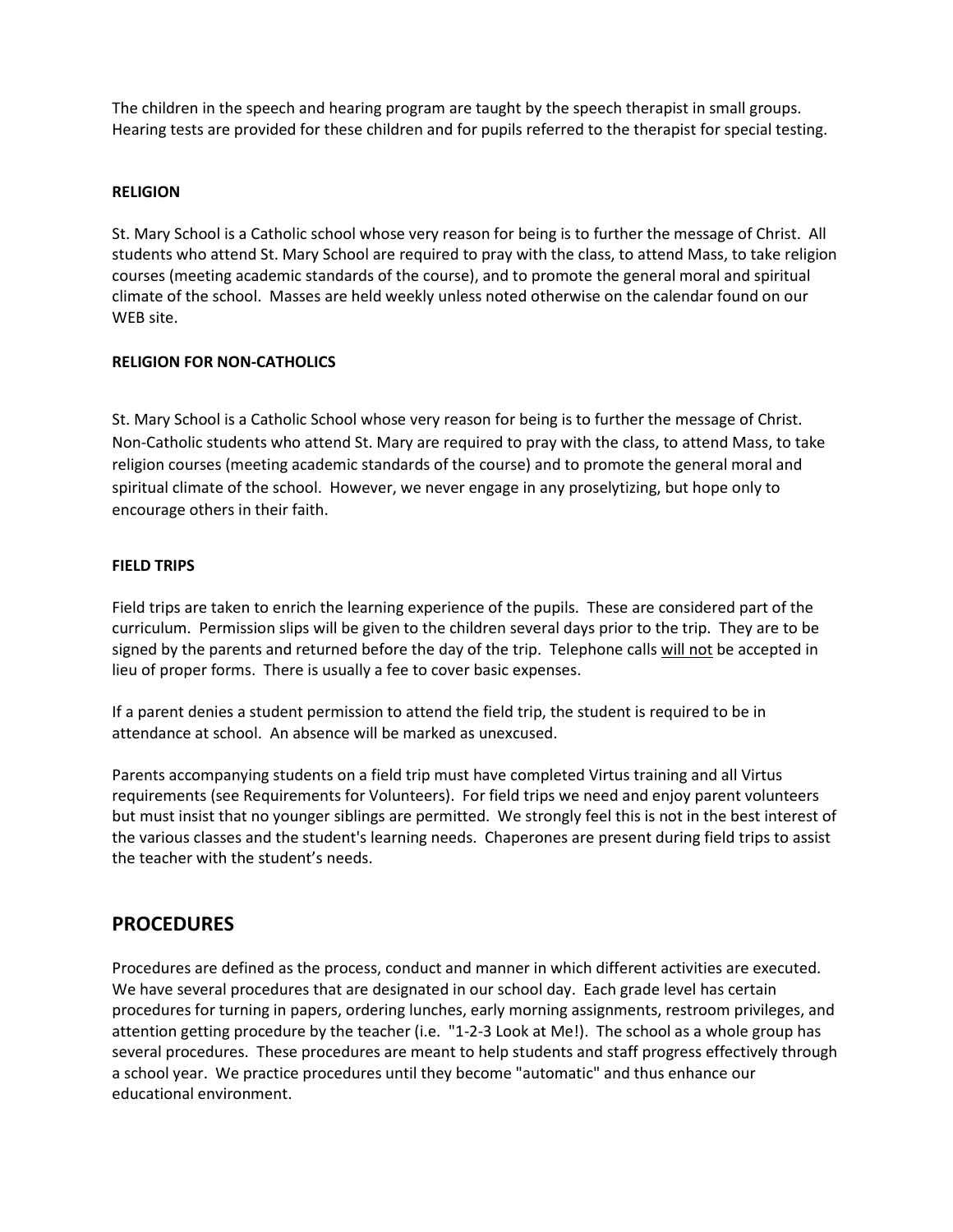#### **SCHOOL PRODEDURES**

The classrooms for Grades 7-8 open at 7:50 a.m. The K-6 classrooms and school office **do not open until 8:45 a.m. and all classrooms close at 3:30 p.m.** No one – student or parent – is allowed up into the school before the start of class or after the last bell at 3:30 p.m.

Ordering lunch – This policy is currently under revision. Please be sure to check for the update before signing the Handbook Contract for Orientation in August.

Tardy – Any student who is tardy must sign in in the office before proceeding to their classroom. (A student must be in the classroom before the second bell.)

Hall procedures - Students will walk on the right side of the hall, single file and pay attention to the "Quiet Zones."

Lunchtime in cafeteria - bell rings, FREEZE, whistle blows, dispose of tray, clean up table, and line up.

Lunch recess - bell rings, FREEZE, whistle blows, run.

Greeting visitors and adults - all students are encouraged to greet all adults they see in the building - ACTS OF KINDNESS AND RESPECT.

Bus Dismissal - All bus students will be released to their bus from the school lobby.

Car Riders - We would appreciate if parents would use the pick-up lane to get their children. We will bring the students outside and make sure they get to the cars. If you have a child that is generally slow in coming out of school, please park in a regular parking spot. The pick-up lane must be free to allow for continuous flow of traffic.

Extended Day- Extended day emergency forms must be filled out for each student. All students that come on school grounds prior to the first bell (8:45 a.m.) MUST enter the latchkey room. The children must enter latchkey to facilitate a smooth beginning to the day. THIS IS NOT AN OPTION!

#### **Students are not permitted to call home for "forgotten" items**.

NO GUM chewing is allowed in school.

**NO ELECTRONIC DEVICES** (i.e. cell phones, ipods, handheld games, etc.) are permitted in school.

Electronic devices that play music or videos will not be permitted at school. It is not possible for the school to control what is being downloaded onto these before they come into the building. Therefore we do not know what type of language and subject matter the students are sharing with each other.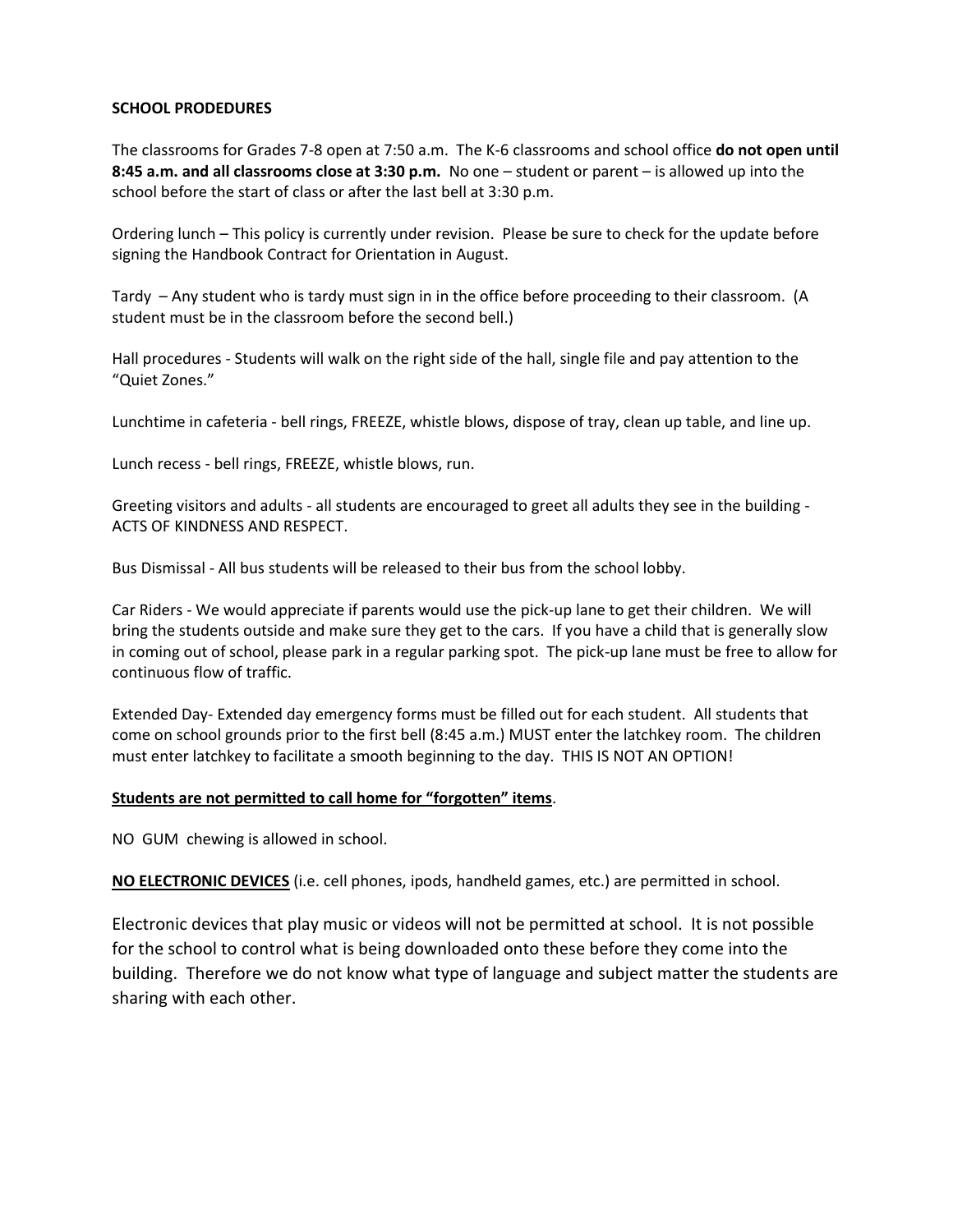# **Internet Safety**

All students and parents are required to read and abide by the internet safety policy if the student is to use the computers at school. The school may address issues involving computer use outside of school in the following situations:

- other students are put at risk or bullied
- students, school personnel, or school related resources are slandered
- photos from school activities are used inappropriately.

**Access to the District's computer/network/Internet is a privilege, not a right, and may be revoked at any time.**

# **DISCIPLINE**

The purpose of discipline in every school is to promote mature self-control, enhance the learning climate, and foster respect and care for each other. The staff at St. Mary's agrees that discipline and respect go hand-in-hand and that these values are a necessity to helping each child achieve happy, productive years. All discipline is consequence based in this school.

The efforts of the school to have students practice good responsible habits of behavior will have no lasting effect without the support of parents. Parents will be involved as often as needed to correct the discipline situations which occur. The growth and welfare of your child will best be served by working together with the school toward the solution of problems. Education is not only a right, but also a privilege and must be guarded by appropriate behavior.

#### **INAPPROPRIATE SCHOOL BEHAVIOR**

Inappropriate school behavior includes but is not limited to:

- 1. Fighting
- 2. Use of vulgar and/or improper language
- 3. Use of vulgar and/or obscene gestures
- 4. Theft
- 5. Treating faculty or peers with disrespect
- 6. Destroying school property, others property, or own property
- 7. Leaving school without permission
- 8. Possession, distribution or use of tobacco, alcohol, illegal narcotics, or dangerous articles that can be used as weapons

#### **POSSIBLE CONSEQUENCES FOR MAJOR OFFENSE**

The teacher and Principal will discuss the incident with the student. At this time all parties are given the right to discuss their actions. The guiding principle in any discussion of discipline and due process should be the desire to act in a Christian manner characterized by fairness and compassion.

The student is removed from the classroom for the remainder of the day.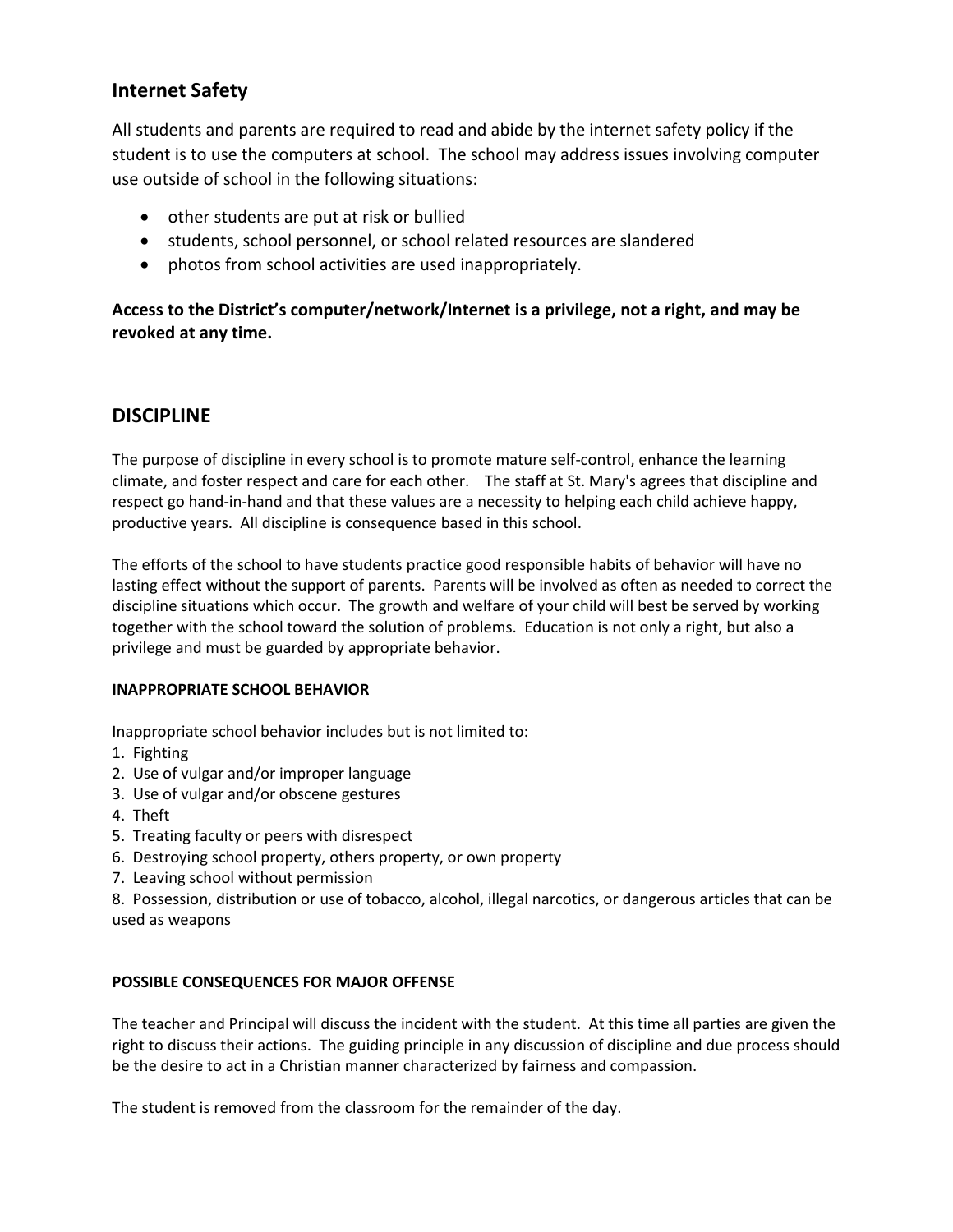Parents will be contacted by phone or in writing. A conference including the teacher, principal, parent, and student will be scheduled. A contract regarding future actions must be set up and reviewed.

If the student is suspended, he/she may not return until a separate conference is held with parents, teacher, principal, and student. A contract is set up or revised as necessary.

#### **PROFANE LANGUAGE**

Improper language is an increasing problem and is not tolerated at our school. It is against our philosophy and mission statement. Any child that uses inappropriate language while at St. Mary's will visit the principal. That child will write their parent a letter explaining their violation and the principal will sign the letter. You will need to sign and return the letter. The second offense will necessitate a conference between the child, the parents, and the principal along with an in-school suspension. The third offense carries an out-of-school suspension. Parents, please talk to your children about proper language!

#### **SEARCH AND SEIZURE**

In the event of theft, the school retains the right to conduct a reasonable search of the desks, bins, lockers, and backpacks. If a personal search is warranted the parent will be contacted to assist in the search.

# **HARASSMENT/BULLYING POLICY**

The Pastor, administration, and staff of St. Mary of the Immaculate Conception School believe that all employees and students are entitled to work and study in school-related environments that are Christcentered and free of harassment/bullying. St. Mary School will not tolerate harassment of any type, and the appropriate disciplinary action will be taken. Disciplinary action may include suspension or expulsion.

Examples of harassment include but are not limited to verbal or written taunting; bullying; other offensive, intimidating, hostile or offensive conduct; jokes, stories, pictures, cartoons, drawings or objects which are offensive, tend to alarm, annoy, abuse or demean an individual or group.

#### **PROCEDURE TO FILE A HARASSMENT COMPLAINT**

Students or employees who believe they have experienced harassment shall report such matter to the Principal, who shall be the investigator for harassment complaints.

1. A complaint of harassment is to be made to the Principal, or pastor if the principal is the alleged harasser, and shall be as specific as possible regarding details. If the complaint is made by an employee, it shall be in writing.

2. The Principal shall immediately investigate the complaint and shall make written notations of the specific allegations.

3. Information to be acquired during the investigation of the complaint shall include names of witnesses, dates, times, and the specific charge of harassment.

4. Stress the need for confidentiality with due regard for the need to conduct a thorough investigation.

5. No reprisals will be tolerated against complainants, witnesses, or of individuals involved in the investigation.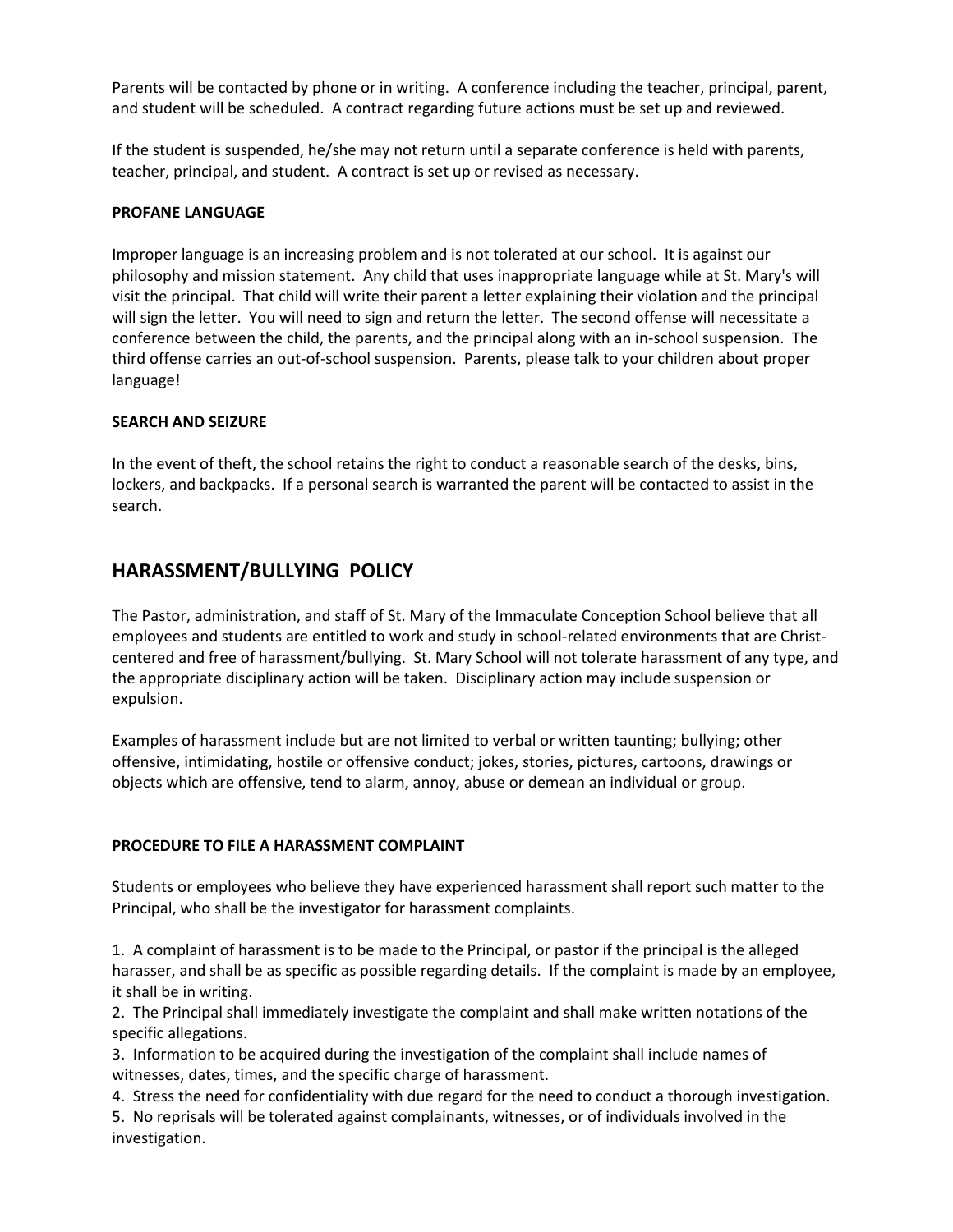6. The Principal shall make a prompt determination regarding any disciplinary action. Notice shall be made to the parties regarding the disposition of the investigation consistent with the privacy of student records.

#### **HARRASSMENT INVESTIGATION PROCEDURE**

Upon receiving a complaint from either a student or a school employee, the principal shall discuss the allegations with the complainant-victim to obtain a statement of the facts (e.g., what occurred, when, where, by whom, against whom, names of witnesses). It is the responsibility of the principal to investigate promptly all claims of harassment and to take action as deemed appropriate.

Information regarding an investigation of harassment shall be confidential to the extent of possible, and those individuals who are involved in the investigation shall not discuss information regarding the complaint outside the investigation process.

No one shall retaliate against any employee or student because he/she filed a harassment complaint, assisted or participated in a harassment investigation, proceeding or hearing regarding a harassment charge or because they have opposed language or conduct that violates this policy.

All complaints are to be taken seriously and shall be investigated.

If the investigator is the alleged harasser or a witness to the incident, an alternate investigator shall be designated.

When a crime has been committed, the designated administrator immediately notifies the local police department. After the investigation is complete, notice of the outcome shall be given to the complainant(s) and alleged harasser(s) consistent with the privacy of student records. Appropriate disciplinary action shall be taken when harassment has occurred, and appropriate efforts shall be taken to prevent reoccurrence of the harassment.

# **EXTENDED DAY PROGRAM**

In order to accommodate our school families, St. Mary School offers an Extended Day program in both the morning and after school for our students. Doors open at 7:00 a.m. and we have personnel on hand to watch your children and ease them into their day. Any student entering the school before their classroom is open must report to Extended Day Students in grades 7 and 8 are dismissed from Extended Day to the classroom at 7:50 a.m. Students in grades K-6 are dismissed from Extended Day to the classroom at 8:45 a.m. Our program resumes at 3:30 p.m. and closes at 5:30 p.m. PLEASE NOTE: Extended Day hours are subject to change based on need and attendance. Definite hours will be announced at orientation.

In the event of a 2 hour delay, morning Extended Day will not open until 10:00 a.m. as I feel I cannot ask the staff to be on the roads before they are safe to travel

To insure your child's safety, we must insist that our Extended Day staff signs in each child at the correct time and that you sign your child out when leaving Extended Day, no matter how short the stay. Extended Day personnel may NOT sign your child out when leaving Extended Day. Any child not signed out will be charged until 5:30 p.m.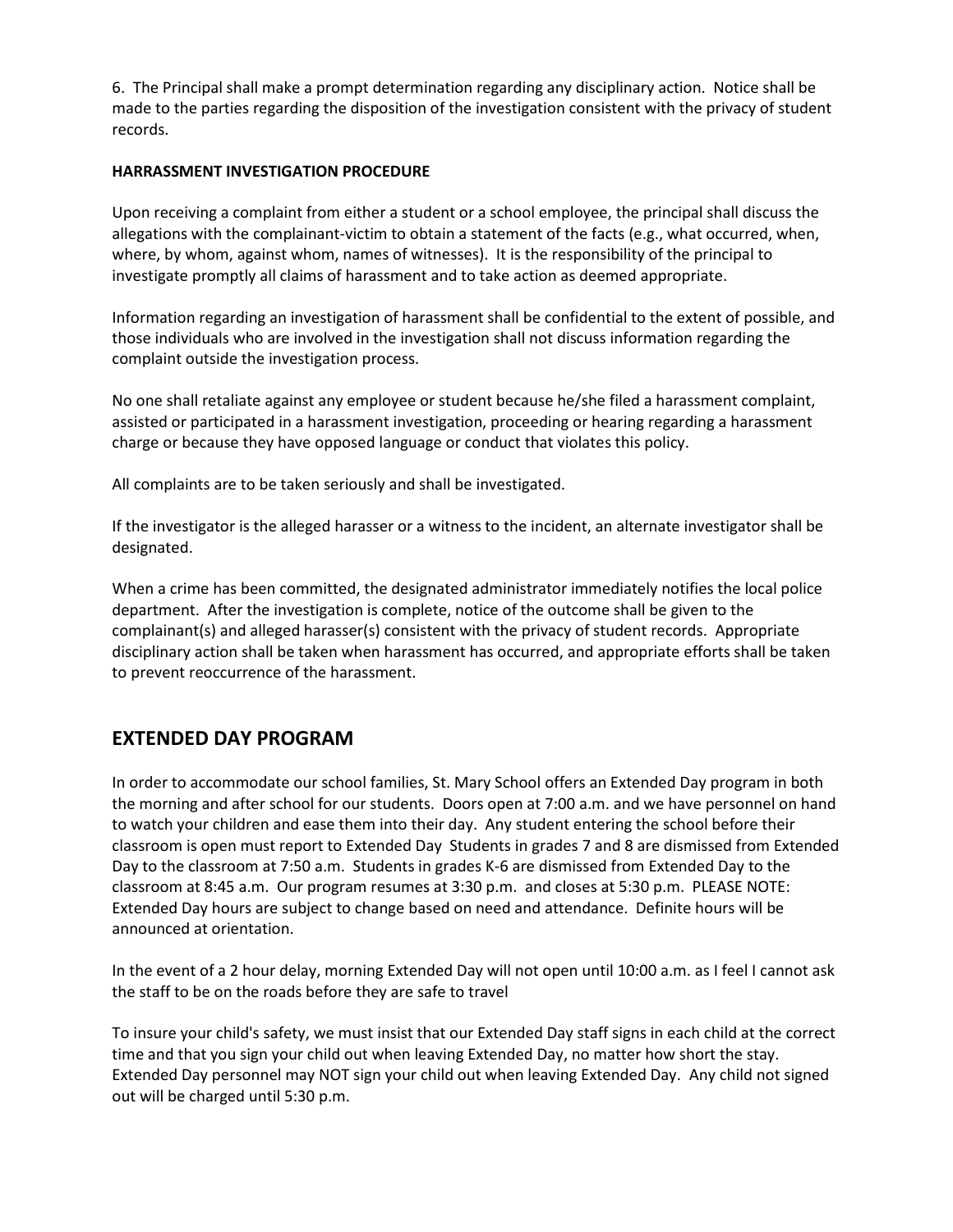We ask that **every** family complete an Extended Day information form. Even if you do not intend to use Extended Day on a regular basis, the information will be available in the event of an occurrence that might necessitate placing your child in Extended Day. Please be sure that you supply all information requested on the Extended Day information form. Be sure to supply the names and phone numbers of any person who may be picking up your child from Extended Day. If you need to have someone pick-up your child from Extended Day who is not on your information sheet, this request **MUST** be in writing and the person will be required to show photo I.D. This is a **MUST,** as it is required by the State of Ohio.

Our fee for Extended Day services is \$2.50 per hour per child with a minimum charge of one dollar. The billing is posted outside the school office on the bulletin board the afternoon of the first school day of each week. It is your responsibility to check the billing - **statements or reminders are not sent.**  Payment of the amount due (no matter how small) is to be made weekly. Weekly payments are necessary as we have to cover Extended Day salaries. Please be considerate of this need! **Any balance carried into the next week will automatically be assessed a \$1.00 fee**. If charges are not paid within a two-week period, we will have to ask that the parents remove their child from Extended Day. **In the event it is deemed necessary to send a bill because of unpaid charges, there will be a \$5 statement fee.** Siblings of junior high students will not be charged for morning Extended Day after 8:00 a.m.

Extended Day closes promptly at 5:30 p.m. Any late pickups will be assessed a \$1.00 late fee for each minute. Your cooperation in following these guidelines is crucial for the program to exist!

# **EXTENDED DAY RULES**

- 1. All 7/8 grade students coming into school before 7:50 a.m. must enter the Extended Day room. All K-6 students entering before the first bell at 8:45 a.m., **must** enter the Extended Day room.
- 2. All students remaining at school after 3:30 p.m. who are not a direct part of a supervised activity must check into the Extended Day program and must be signed out by a parent.
- 3. No disrespect for elders, persons in charge, or peers. We must always respect each other and other's property.
- 4. Absolutely **NO** violent physical contact will be tolerated (no hitting, pushing, shoving, kicking, biting, etc.).
- 5. **NO** balls allowed in Extended Day Room. No throwing of any object.
- 6. **NO physical play is allowed indoors during Extended Day**. Physical play is only allowed when the students are outside or have playtime in the gym.
- 7. Indoor Extended Day time will consist of homework and reading, games (card games, board games, and building blocks), conversation, and television.
- 8. Students are not to operate any of the electrical equipment in Extended Day (i.e. television, VCR).
- 9. All Extended Day participants must remain in Extended Day except for bathroom privileges.
- 10. At the sound of the whistle, all children will cease activity, stop talking, and listen for directions.
- 11. **All students will line up to be signed-in for afternoon Extended Day.**
- 12. Before leaving Extended Day, all equipment must be put away and the area cleaned up.
- 13. Weather permitting, **everyone** will go outside for "free play".
- 14. When the weather does not permit going outside, a portion of afternoon Extended Day may be held in the Activity Center. When Extended Day is held in the Activity Center:
	- **a. Climbing on or in the bleachers is strictly forbidden**. Playing on the bleachers is forbidden.
	- b**. No climbing on or sitting on the kitchen windows**.
	- c. **The stage is "off-limits**". No one is allowed on the stage for any reason.
	- d. Activity must cease at the sound of the whistle.
	- e. Throwing/kicking balls against the walls and/or ceiling is **NOT ALLOWED**.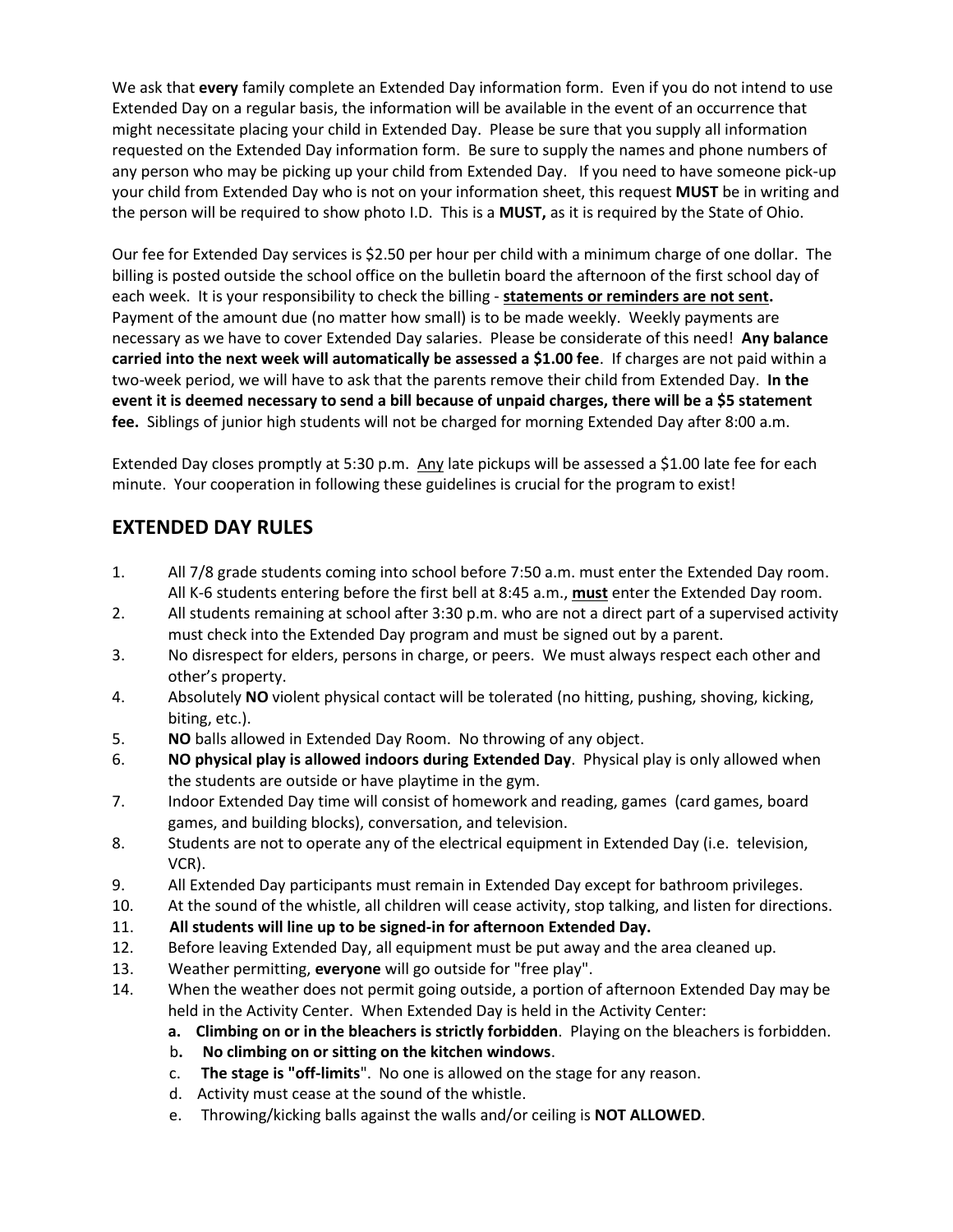- f. Students are **never** allowed to hit another person with a ball, except as a part of a supervised activity.
- 15. Students are not allowed to use the phone.
- 16. Students are not permitted back into the school building once they are in Extended Day.
- 17. All children must be together during Extended Day activities (i.e. all outside, all in the Extended Day Room, all in gym)
- 18. Students must have breakfast before coming into Extended Day.

## **LUNCH PROGRAM**

St. Mary School provides a hot lunch program. The price for a school lunch is determined yearly. Milk and juice are available for those who wish to pack their lunches. The Lunch Menu can be found on our WEB page: [www.stmwoo.org.](http://www.stmwoo.org/)

St. Mary School uses LunchTime for student lunch cost. Each student will have an account within that system. Parents will need to put monies onto their student's account to be used for lunch fees. Please go to [www.schoolpaymentportal.com](http://www.schoolpaymentportal.com/) to set up your child's account.

# **Wellness, Food and Beverage Policy**

Catholic education has as its goal the total development of the individual as a responsible member of the family, the Catholic faith community and the global community in which we live. Good health is essential to wholesome growth through the spiritual, mental, physical and social development of the individual as well as the community.

A major theme of Catholic social teaching, *Human Dignity and the Value of All Life*, carries the responsibility to care for the health and well being of not only oneself, but of others. The **concept of wellness** is a core principle undergirding both health and physical activity. The parable of the talents indicates that we are expected to develop our potential and our gifts. Another of the justice themes calls us to *Care for God's Creation*. There is a direct relationship between the health of the planet and the health of its human inhabitants.

The link between nutrition, physical activity, and learning is well documented. Healthy eating and activity patterns are essential for students to achieve their full academic potential, full physical and mental growth, and lifelong health. Healthy eating and physical activity, essential for a healthy weight, are also linked to reduced risk for many chronic diseases. The schools of the Diocese of Cleveland, and the community itself, have a responsibility to help students learn, establish, and maintain lifelong, healthy eating and activity patterns.

# **Statement of Policy**

The schools of the Diocese of Cleveland are committed to providing school environments that promote and protect children's health and well-being. It is the policy that:

 All students in grades K-12 will have opportunities, support, and encouragement to be physically active on a regular basis and school staff will be encouraged to role model healthy eating behaviors;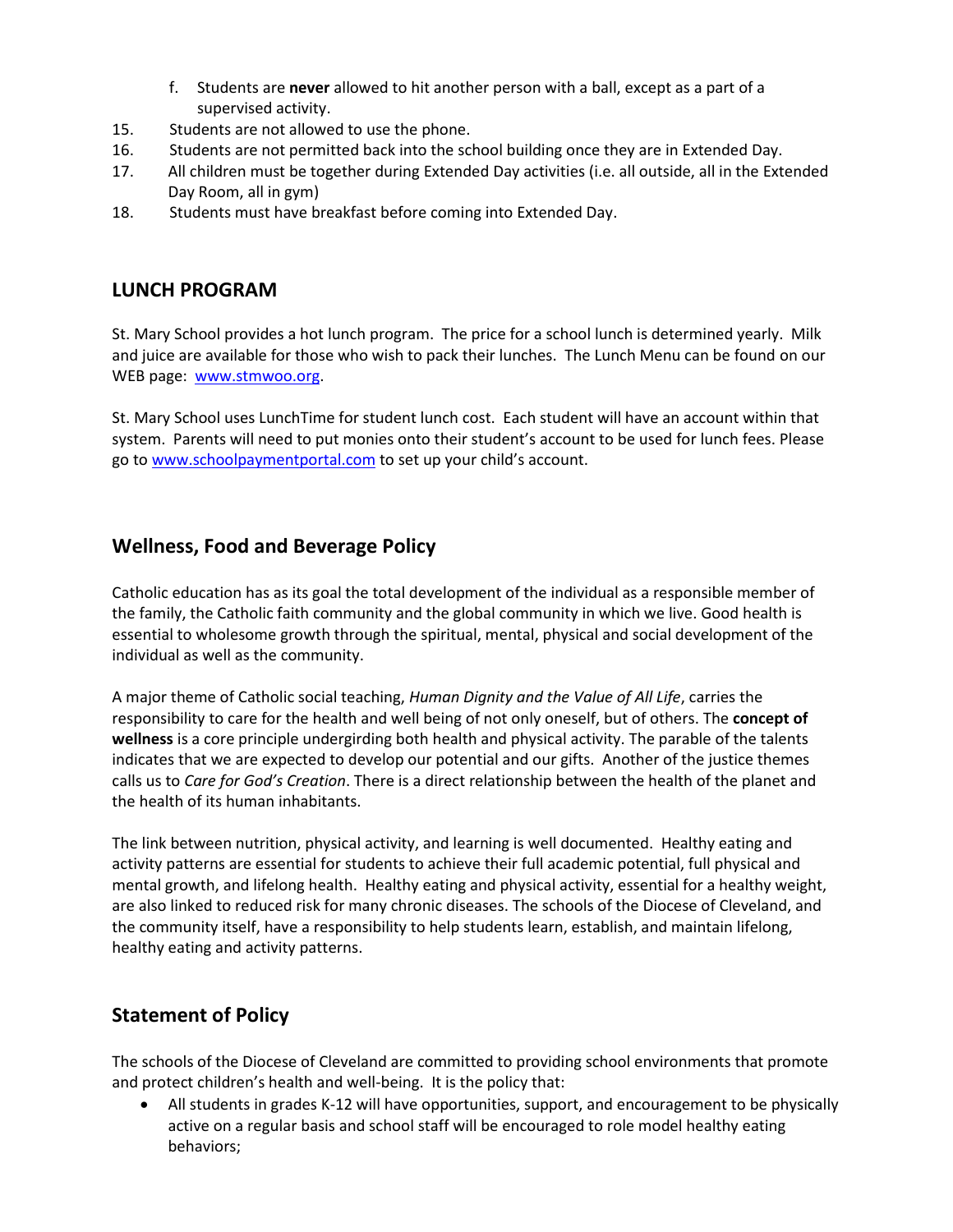- To the extent practicable, schools will participate in available school meal programs and students will be provided access to a variety of affordable, nutritious and appealing foods that meet their health and nutrition needs, while accommodating the religious, ethnic and cultural diversity of the student body in clean, safe and pleasant surroundings with adequate time to eat.
- Food and beverages sold or served throughout the school day will meet, at a minimum, nutrition requirements established by local, state and federal statutes and regulations as well as, to the maximum extent possible, incorporate the *Dietary Guidelines for Americans*;
- Schools will maintain a food safety program that is based on the principles of the Hazard Analysis and Critical Control Point (HACCP) system implemented with the intent of preventing food-borne illnesses.

# **REQUIREMENTS for VOLUNTEERS**

Per policy of the Diocese of Cleveland, all volunteers working directly with children MUST have completed a VIRTUS training session and all other VIRTUS requirements. All St. Mary parent volunteers need to meet the requirements of this policy.

Anyone who works with children is required to take a VIRTUS training session. Those required to attend are all employees and volunteers in programs within a Catholic school setting (i.e. room parents, classroom helpers, volunteers in the library, art room or science lab, and drivers for field trips).

Please log ont[o www.virtus.org](http://www.virtus.org/) and click on the register/registration button and follow the prompts. If you have any questions or problems, please call the St. Mary Faith Formation Office at 330-264-5838.

Once you have completed the training, please present a copy of your certificate of completion to the school office. No parent will be able to volunteer without proof of completing the VIRTUS training program and verification from the Faith Formation Office that all requirements have been completed.

We need and enjoy parent volunteers but must insist that no younger siblings are permitted on field trips or in the various areas with the parent volunteer. We strongly feel this is not in the best interest of the various classes and the student's learning needs.

## **RECESS**

The students play outside at recess daily unless weather is inclement. Children are not allowed to participate in outdoor recess if the temperature is below 20 degrees. Frostbite is a legitimate concern.

Children need fresh air as they are inside for such long periods of time. You are requested not to send notes asking for a child to stay in at recess unless it is for a serious reason.

#### **PLAYGROUND RULES**

Personnel are on duty during recess. A list of rules for students' safety is to be followed. Their homeroom teacher informs students of these rules. Students disobeying playground rules will lose their privileges. Parents will be contacted on repeated offenses. Because no one can anticipate the many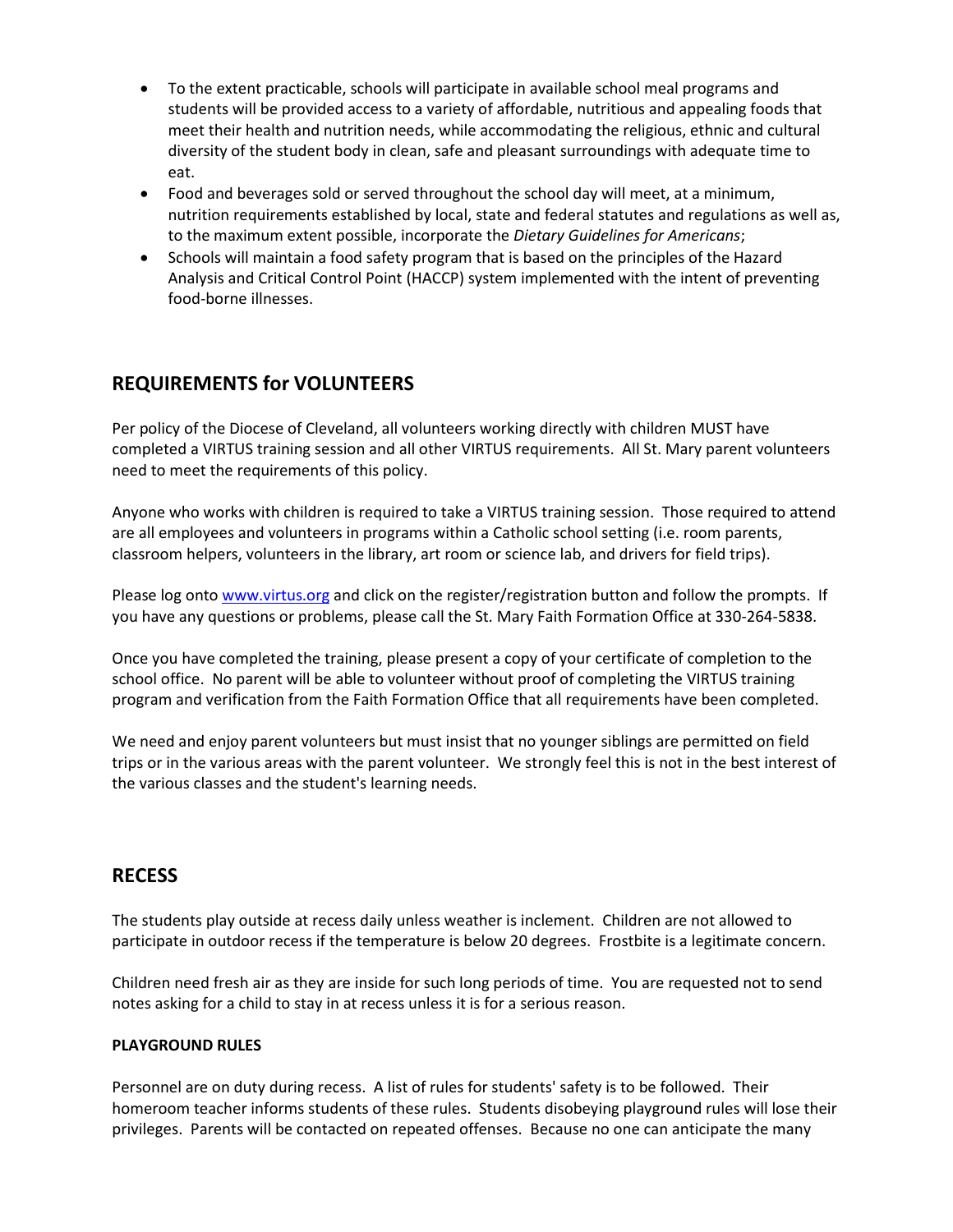things that might occur on the playground, the playground supervisor is only required to use common sense to deal with any activity that might seem out of order. If anything serious happens, they will notify the principal or teacher.

#### **SPECIFIC EQUIPMENT RULES**

SWINGS:

- 1. Do not walk in front or behind swinging equipment.
- 2. Only one person on swing, and you must sit down in the center of the seat. Never stand or kneel.

#### TIRE SWING:

- 1. Only 3 people on the swing at a time.
- 2. Only 1 person may push the tire swing.

#### FENCES:

1. No climbing on the fences.

#### CLIMBING EQUIPMENT:

- 1. Stay well behind the person in front of you, and avoid swinging your feet.
- 2. Watch carefully when climbing down. Avoid other children climbing down.
- 3. Teachers will not allow too many people on the equipment at the same time.

4. All children shall start at the same end and move in the same direction on the horizontal ladders and bars.

- 5. Students should drop from the bars with knees slightly bent and landing on both feet.
- 6. Never use equipment when it is wet.
- 7. Do not climb on tops of bars.
- 8. Do not hang upside down on bars.

#### **EQUIPMENT FROM HOME**

Use of all sports equipment from home must be authorized by the principal before bringing it to school for playground use.

Rollerblades and skateboards are not permitted on the playground.

#### **SUMMARY**

Children sometimes use playground equipment in ways which the equipment is not intended, even after design and mechanical hazards have been addressed and information and educations programs undertaken. Public playground equipment may still be associated with some accidents and injuries.

## **BUS TRANSPORTATION**

"It is the responsibility of the state to provide safe transportation to and from school for all elementary school pupils who live more than two miles away from the school of attendance, if such school is subject to the minimum standards required by the state board of education unless, in the judgment of the local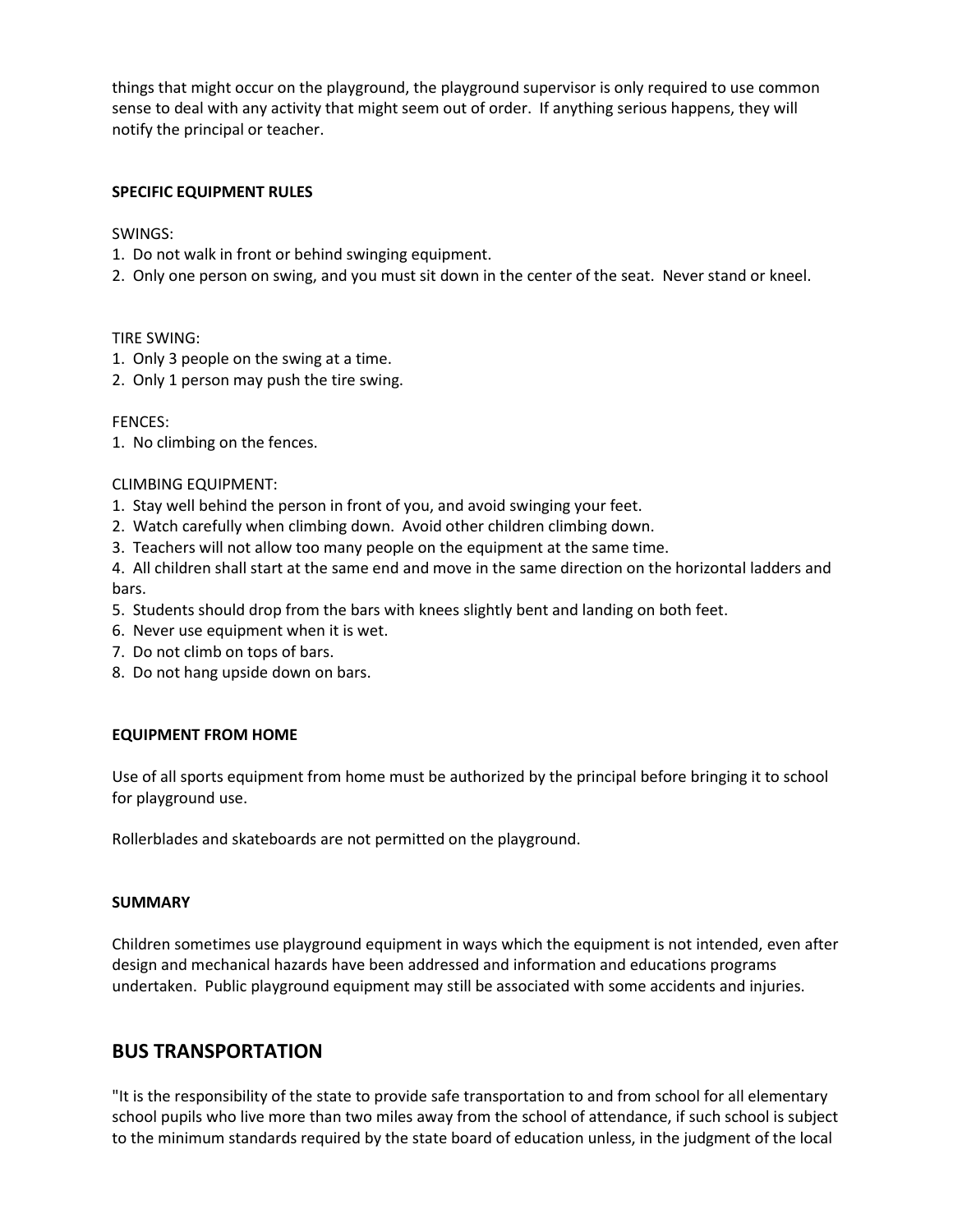board, confirmed by the state board, such transportation is unreasonable and unnecessary." (Ohio School Law 35.ll)

St. Mary School provides Wooster City School and Triway School District transportation department with a list of our students who reside within their district. If you have specific questions regarding bus transportation, please call the proper transportation department. Bus students assemble in the lobby at dismissal. The Wooster City Schools Bus System does not authorize friends riding home with friends "except in cases of emergency or regular attendance (five days a week) at a baby-sitter's residence within the school district boundaries." Parents must call the bus garage to get the "okay" and the personnel from the bus garage will call the school and have the school issue a pass to be presented to the bus driver.

Because of state policy regarding liability and funding, students not residing within the Wooster City School district may not use the Wooster City School's bus system.

# **CAR TRANSPORTATION**

If you are going to be bringing your child to school in the morning, please adhere to the following procedure. In the morning the rope will remain up and the back gate will be locked and closed until 8:30 a.m. If you arrive before 8:30 a.m. please drive along the outside of the rope and drop you child off at the sidewalk to proceed into the building. After 8:30 a.m., all cars dropping-off should pull in front of the school doors. Students should exit the vehicle on the driver side ONLY.

If you are picking your student up in the afternoon, please follow the following procedure. The rope into the south entrance to the playground will be removed at 3:15 p.m. so that cars may enter the playground and form a single file lane that has the first car in front of the doors to the school. You must stay in the lane, and there will be absolutely **NO PARKING in the playground area**. Children will be dismissed at 3:30 p.m. to cars as the vehicle arrives at the school entrance. Once you pick up your child just exit out the back exit. If you wish to come into the school for pick-up, you must park in the designated parking area outside the playground and walk up to the school. During drop-off or at dismissal, do NOT pull out of line.

The playground area of the parking lot is roped-off between 6:30 - 8:30 a.m., 9:00 a.m. – 3:15 p.m., and again from 3:30-5:30 p.m. To ensure the children's safety as they enter the school and play on the playground, **do not enter** the roped off area during the stated hours.

## **NEVER park your car along the rope or in the fire lane between 6:30 a.m. and 5:30 p.m. If you must leave your vehicle, we must insist that you park in a parking space.**

If you wish your child to occasionally ride home with a friend or neighbor, we must have a written permission slip stating your intentions and giving permission. Without this permission we will not allow your child to leave with another person.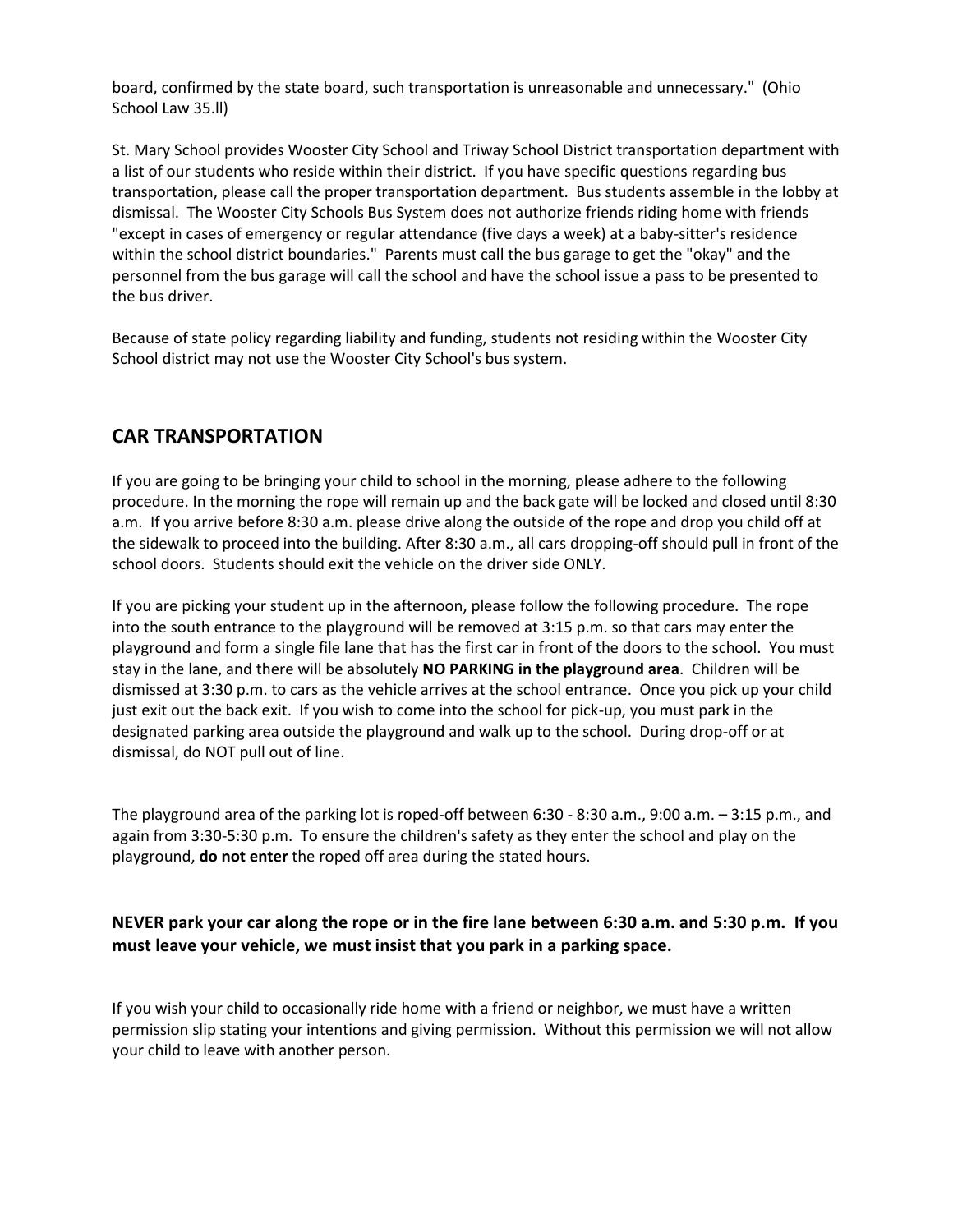## **BAD WEATHER**

If it is necessary to close school because of inclement weather or another emergency, this information will be given to: WWST (104.5 FM), WQKT (960 AM), and cable TV channel 10 (Wooster local), for early morning broadcast. We will also send a school email, post on Social Media, post on WENS and Class Dojo. **St. Mary's School will ALWAYS CLOSE FOR EMERGENCY SITUATIONS WHEN THE WOOSTER CITY SCHOOLS CLOSE.**

#### **In the event of a 2 hour delay, morning Extended Day will not open until 10:00 a.m. as we feel we cannot ask the staff to be on the roads before they are safe to travel**

**DO NOT** call the school regarding closings or early dismissals due to weather. We always follow the Wooster City Schools regarding closings or delays due to inclement weather. Please listen to the radio or local TV cable station if you question the possibility of our closing.

## **LOST AND FOUND**

Our "Lost and Found" box is located in the school lobby. Please encourage your children to check this area, as many items are never claimed. Throughout the year we send unclaimed items to "People to People." Parents are strongly encouraged to mark all items.

# **EXTRA-CURRICULAR ACTIVITIES**

#### **CLUBS**

Clubs may be offered during lunch and after school. All clubs are assigned a staff/adult advisor although students have a leadership role in the development of the club. Information regarding active clubs will be available at the beginning of the academic year.

#### **LIBRARY**

The school **LIBRARY** houses over 5000 books covering a wide variety of fiction and nonfiction offerings. In the past three years 578 new titles have been added to the library's holdings. Students visit the library once a week to sign out books for pleasure reading and classroom assignments. Books, which are lost, must be replaced at the end of the year.

#### **SCOUTS**

A program for both boys (grades 1-6) and girls (grades K-6) is offered by the scouting programs after school or in homes. Information on these opportunities will be available at the beginning of the academic year.

## **SPORTS**

St. Mary School offers the students an opportunity to participate in sports thru Wooster Parks and Recreation and the Wooster YMCA. Flag football, soccer, baseball, and basketball are offered for both boys and girls. The school itself offers several sports opportunities to the middle school students.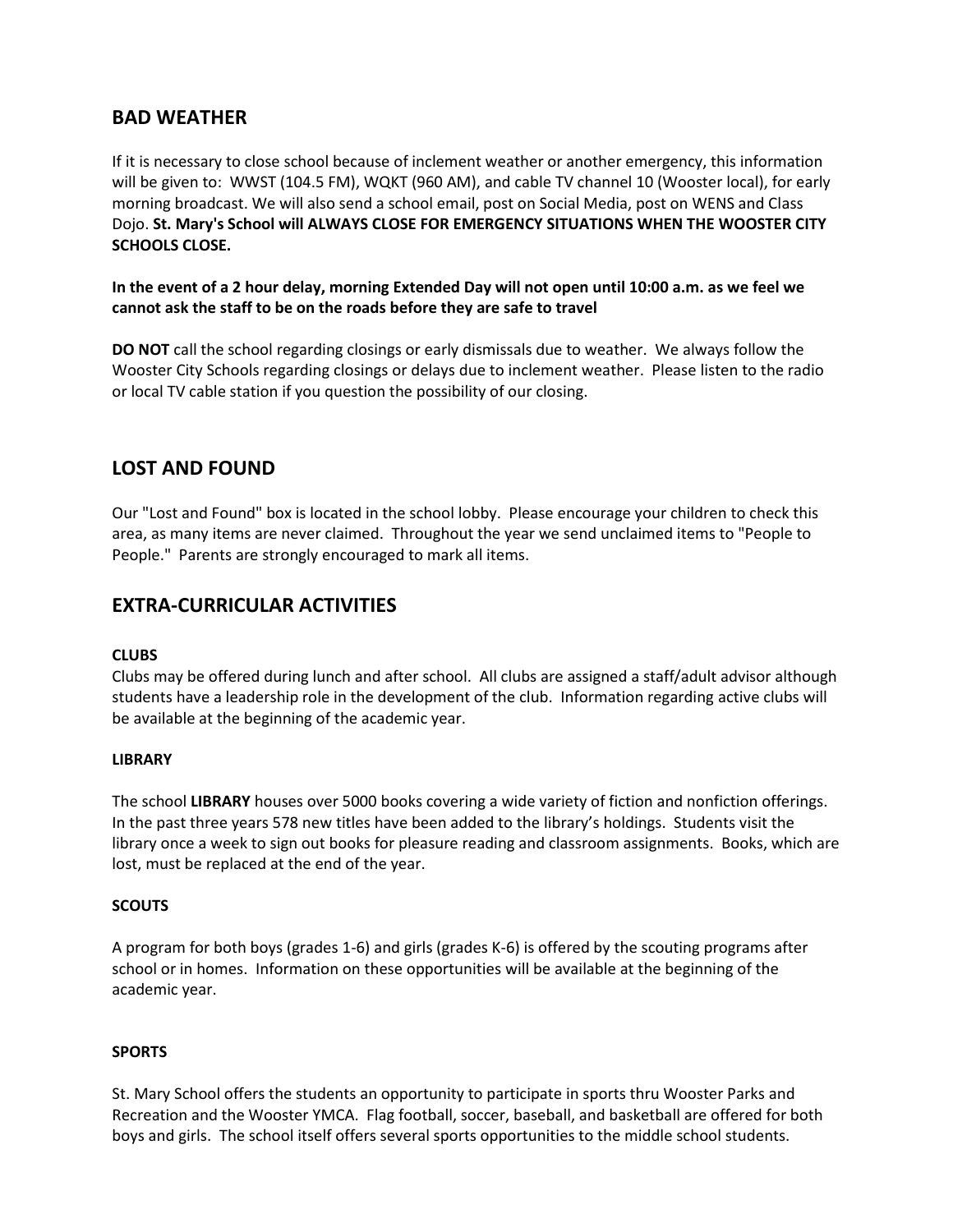St. Mary School has adopted an amended version of the policy guidelines recommended by OHSAA regarding students maintaining grades in order to be eligible to play. In order to participate in games students must have passing grades in a minimum of four out of the five core classes (social studies, science, math, English, reading).

All St. Mary team practices that are held at the school will be under the supervision of the coaches. All students are directed to listen and follow the rules of the coaches. Failure to do so will result in the student's removal from the team. No student shall be allowed to leave the gymnasium and enter prohibited areas of the lobby, hallway, stage area, or kitchen.

All students are to be picked up by parents promptly at the end of practice. Please be prompt, as coaches must remain until a parent picks up every student. Repeated tardiness by parents in picking up their child can result in removal from the team. If a student is admitted to Extended Day following practice, it will be at the expense of the parents.

#### **BIRTHDAYS**

We do not allow birthday party invitations to be delivered in the classroom unless every child is invited to the party or boys invite all boys in the class and girls invite all girls in the class.

## **ST. MARY SCHOOL SUPPORT ORGANIZATION**

As a parent with a child attending St. Mary School, you are automatically a member of St. Mary School Support Organization. The purpose of this organization is to support the educational goals of the school. This includes open communication, financially supporting activities, publicity, and promoting public relations. The membership shall include all staff, parents, guardians, and interested parishioners. Meetings are held throughout the year and are announced on the school calendar on our WEB page.

# **SHARING AND CARING PRESCHOOL AND DAYCARE**

A preschool and daycare for three to five year-olds is part of St. Mary School. For information concerning the preschool or daycare, please call 330-262-2752; or check their link on our school WEB site. Mrs. Michelle Hostetler is the director of the program.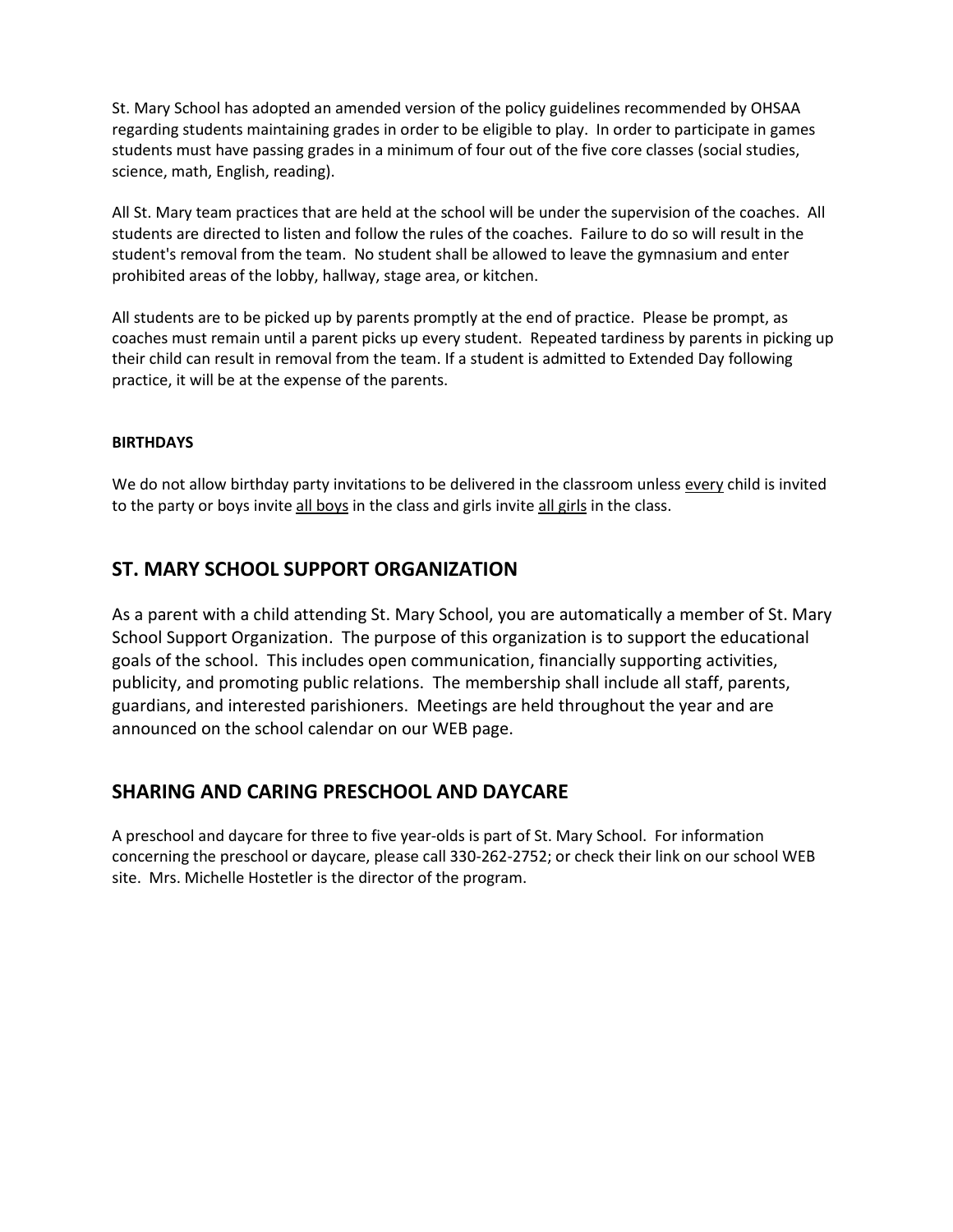## **Acceptable Use and Internet Safety Policy For the computer network of**

St. Mary of the Immaculate Conception School Diocese of Cleveland

**St. Mary of the Immaculate Conception School** makes a variety of communications and information technologies available to students through computer/network/Internet access. These technologies, when properly used, promote educational excellence by facilitating resource sharing, innovation, and communication. Illegal, unethical or inappropriate use of these technologies can have dramatic consequences, harming the school, its students and its employees. The Acceptable Use Policy is intended to minimize the likelihood of such harm by educating **St. Mary** students and setting standards which will serve to protect the school. We firmly believe that digital resources, information and interaction available on the computer, network or Internet far outweigh any disadvantages.

All users are expected to use the technology available at **St. Mary School** in a manner that is consistent with the teachings and mission of the Catholic Church and the school's academic programs. Technology includes but is not limited to: cellular telephones; CD/MP3/DVD players; personal data devices; computers, hardware and peripherals; software including operating system and application software; Internet; digitized information including stored text, data, email, digital images, video and audio files; internally or externally accessed databases, applications, or tools (Internet- or school-server based); school provided Internet access; and new technologies as they become available.

Users are expected to be appropriately responsible for and use technology to which they have access. Actions considered inappropriate are prohibited and will result in revocation of the student's access to the computer/network/Internet.

**Inappropriate Use:** Inappropriate use includes, but is not limited to: those uses that are specifically named as violations in this document; that violate the rules of network etiquette; or that hamper the integrity or security of this computer/network/Internet system or any components that are connected to it.

Transmission of any material in violation of any federal or state law is prohibited. This includes, but is not limited to: cyber bullying; threatening, pornographic, harassing, defamatory or obscene material; or other inappropriate use of technology such as e-mail, social networking, web pages, and the use of hardware and/or software which disrupts or interferes with the safety and welfare of the school community (even if such uses take place after school hours or off school property).

#### **Students must:**

- 1. Respect and protect the privacy of others.
	- a. Use only assigned accounts.
	- b. Decline to view, use, or copy passwords, data, or networks to which they are not authorized.
	- c. Avoid distribution of private information about others or themselves.
- 2. Respect and protect the integrity, availability, and security of all electronic resources.
	- a. Observe all network security practices as posted.
	- b. Report security risks or violations to a school administrator, teacher or network administrator.
	- c. Refrain from destroying or damaging data, networks, or other resources that do not belong to them without clear permission of the owner.
	- d. Conserve, protect, and share these resources with other students and Internet users.
	- e. Refrain from accessing the network with personal devices without approval of school administration.
	- f. Abstain from overriding the Internet content filtering system.
- 3. Respect and protect the intellectual property of others.
	- a. Refrain from copyright infringement (making illegal copies of music, games, or movies).
	- b. Avoid plagiarism.
- 4. Respect and practice the principles of parish and school community.
	- a. Communicate only in ways that are kind and respectful.
	- b. Report threatening or discomforting materials (cyber bullying) to a school administrator, teacher or network administrator.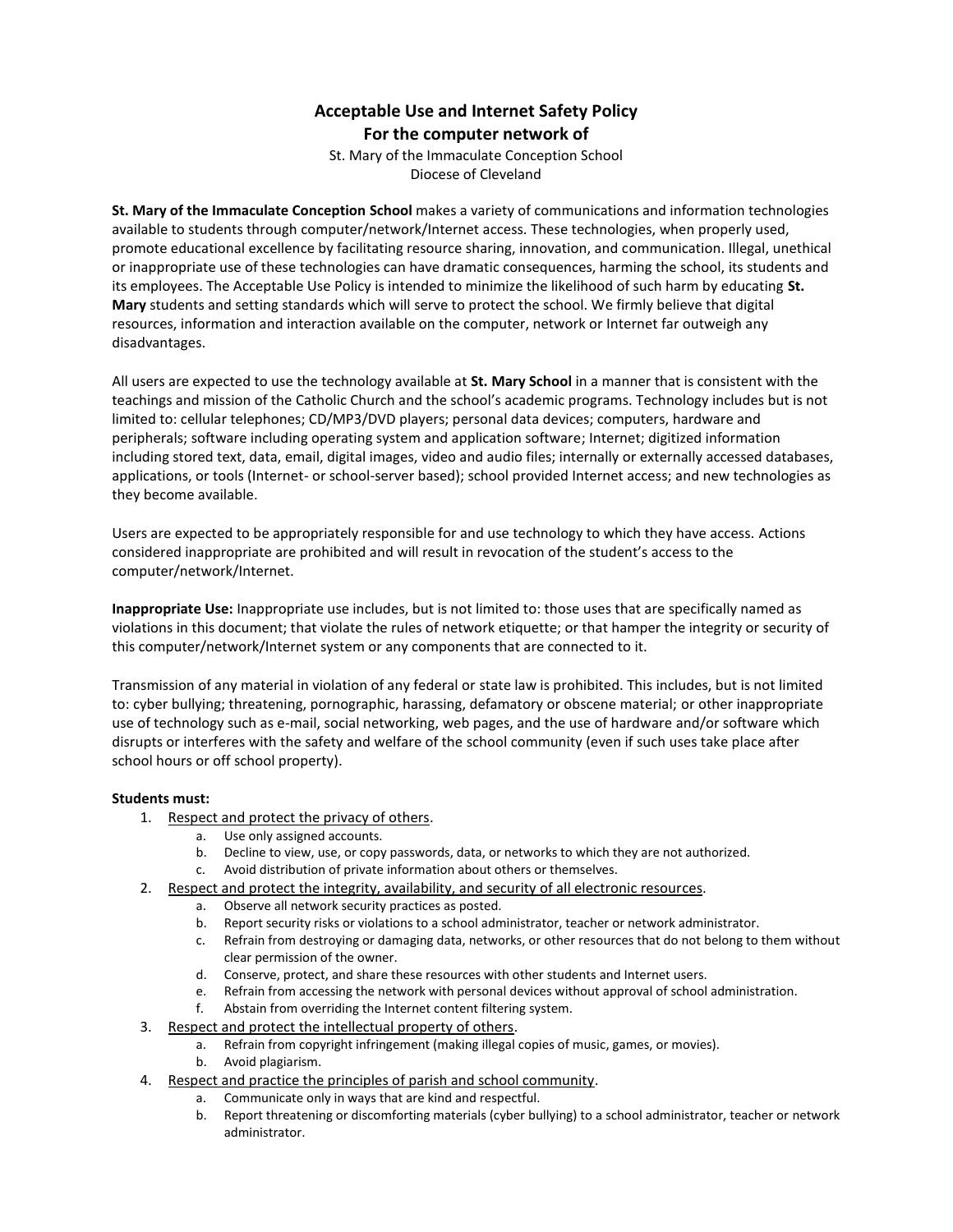- c. Refuse to access, transmit, copy, or create material that violates the school's code of conduct (such as messages that are pornographic, threatening, rude, discriminatory, or meant to harass).
- d. Avoid accessing, transmitting, copying, or creating material that is illegal (such as obscenity, stolen materials, or illegal copies of copyrighted works).
- e. Abstain from using the resources to further other acts that are criminal or violate the school's code of conduct.
- f. Avoid sending spam, chain letters, or other mass unsolicited mailings.
- g. Refrain from buying, selling, advertising, or otherwise conducting business, unless approved as a school project.
- h. Avoid posting or disseminating any harassing, demeaning, threatening or immoral comment or visual injurious to the reputation of the school, the parish, the Church or an individual, whether the action occurs on school property or off grounds.

#### **\*Numbers one through four are not an all-inclusive list of inappropriate uses and activities.**

**Consequences for Violation**: Violations of these rules may result in disciplinary action, including the loss of a student's privileges to use the school's information technology resources. Users have the responsibility to use technology resources in an appropriate manner. Consequences of misuse or abuse of these resources will be disciplined depending on the severity of the situation.

**Supervision and Monitoring**: School and network administrators and their authorized employees periodically monitor the use of information technology resources to help ensure that users are secure and in conformity with this policy. Students have no expectation of privacy with respect to the use of technology resources. Administrators reserve the right to examine, use, and disclose any data found on the school's information networks in order to further the health, safety, discipline, or security of any student or other person, or to protect property. The school administration has the right of access to any electronic devices brought onto school property. They may also use this information in disciplinary actions and will furnish evidence of crime to law enforcement should one be committed.

**Agreement form:** In order to ensure the proper use of technology resources, it is necessary that each user and parent/guardian annually sign the attached Student Acceptable Use Policy – User Agreement Form. The signed form must be on file at **St. Mary School** before Internet and other technology access is permitted. Signing the form indicates that the user will abide by the rules governing Internet and other technology access as stated in this policy.

The school reserves the right to issue additional or more detailed rules for the use of technology resources, and violations of such rules may be a cause for imposition of any of the penalties delineated above. The school reserves the right to seek financial restitution for any damage caused by a student.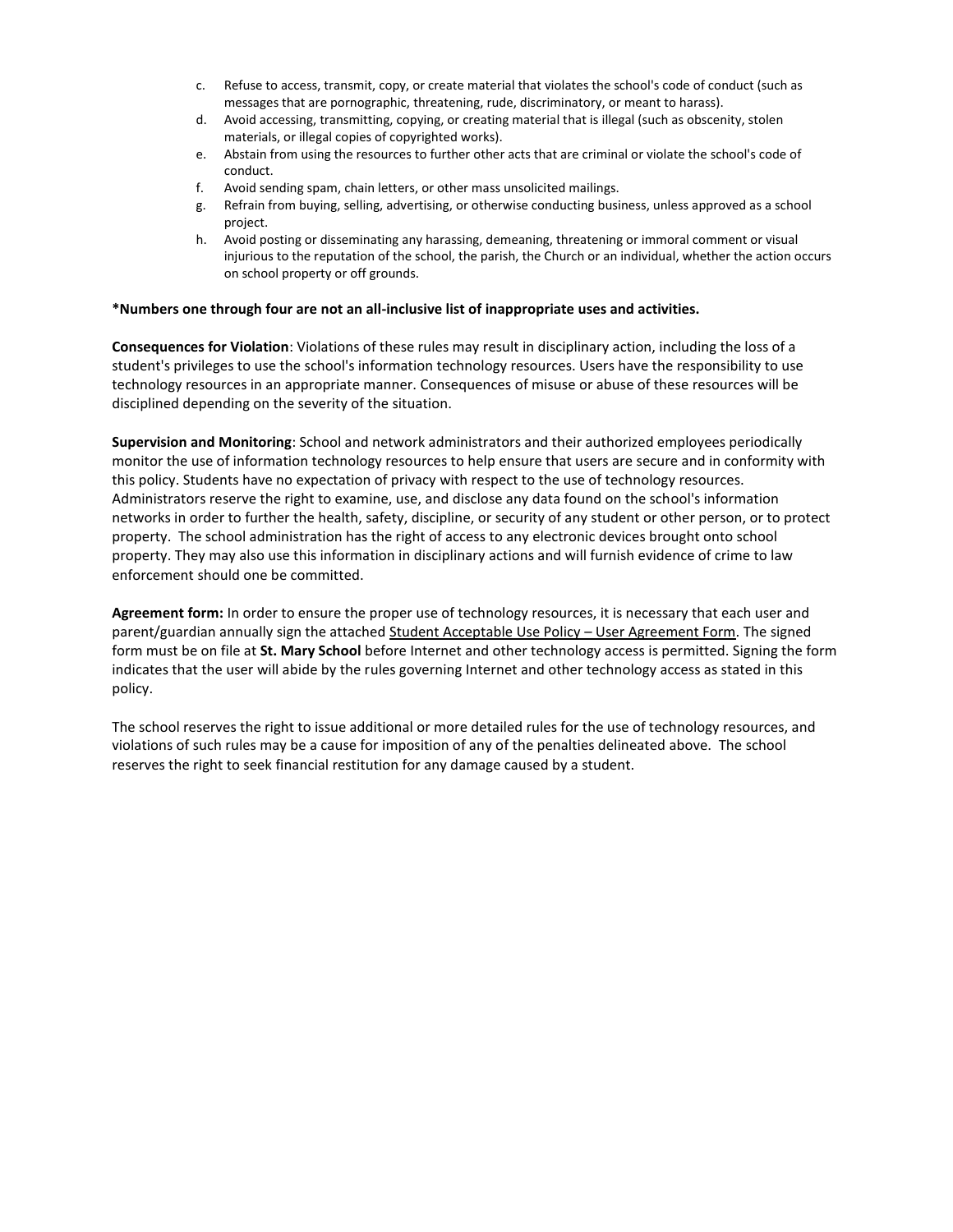| <b>REQUIRED UNIFORM</b>      | <b>GRADES K-5</b>                                                                                                                                                                                   | <b>GRADES 6-8</b>                                |  |
|------------------------------|-----------------------------------------------------------------------------------------------------------------------------------------------------------------------------------------------------|--------------------------------------------------|--|
| <b>Pants/Slacks</b>          | Navy Blue, "dress" pants/slacks                                                                                                                                                                     | Khaki, "dress" pants/slacks                      |  |
|                              | NO leggings or "jeggins", NO cargo pants                                                                                                                                                            | NO leggings or "jeggins", NO cargo pants         |  |
| Shirts:                      | White, Light Blue or Burgandy                                                                                                                                                                       | Navy Blue, Light Blue or Burgandy                |  |
| <b>Short or Long Sleeved</b> | Polo, Turtleneck, or Blouse,                                                                                                                                                                        | Polo, Turtleneck, or Blouse                      |  |
|                              | Button down shirt for boys                                                                                                                                                                          | Button down shirt for boys                       |  |
|                              | to be worn with a tie                                                                                                                                                                               | to be worn with a tie                            |  |
| Jumper/Dress                 | Solid Navy Blue or Uniform Plaid                                                                                                                                                                    |                                                  |  |
|                              | not shorter than 2' above the knee                                                                                                                                                                  |                                                  |  |
| Shorts/Skorts/Skirts         | Navy Blue                                                                                                                                                                                           | Khaki                                            |  |
|                              | not shorter than 2" above the knee                                                                                                                                                                  | not shorter than 2" above the knee               |  |
|                              | No cargo shorts                                                                                                                                                                                     | No cargo shorts                                  |  |
| Leggings                     | may be worn under skirt, jumper, dress; they must be the same color as the skirt, dress, jumper                                                                                                     |                                                  |  |
| Shorts worn under skirt/     | Solid navy, gray, black                                                                                                                                                                             | Solid khaki, navy, black                         |  |
| jumper/dress                 |                                                                                                                                                                                                     |                                                  |  |
| <b>Socks</b>                 | Plain white, black, or navy blue                                                                                                                                                                    | Plain white, black, or khaki                     |  |
|                              | Crew socks, Knee socks, or tights                                                                                                                                                                   | Crew socks, Knee socks, or tights                |  |
|                              | No anklets or "footies"                                                                                                                                                                             | No anklets or "footies"                          |  |
| <b>Sweaters:</b>             | Solid White, Navy Blue, or Gray                                                                                                                                                                     | Solid Navy Blue or Khaki                         |  |
| Pull-on, Cardigan,           | No hoods or logos                                                                                                                                                                                   | No hoods or logos                                |  |
| Sweatshirt/Fleece            | Sweatshirts, hooded sweatshirts, and fleece with the St. Mary School logo are the only                                                                                                              |                                                  |  |
|                              | sweatshirts, hooded sweatshirts, and fleece that may be worn in the classroom. These items can                                                                                                      |                                                  |  |
|                              | be purchased through Expert T's, at https://shop.expert-ts.com/stmaryschool/shop/home                                                                                                               |                                                  |  |
| <b>Shoes</b>                 | Athletic shoes: black, white, or black and white - Can have a small amount of color (No neon)                                                                                                       |                                                  |  |
|                              |                                                                                                                                                                                                     |                                                  |  |
|                              | Leather or leather-like dress shoes: black, brown, tan, navy blue, or traditional saddle shoes                                                                                                      |                                                  |  |
|                              | Boots/Fashion Boots are NOT part of the Uniform Policy and may not be worn in the classroom<br>Shoes may not be lighted, have roller skates, glitter or glittery stones, colored shoelaces or color |                                                  |  |
|                              |                                                                                                                                                                                                     |                                                  |  |
|                              |                                                                                                                                                                                                     |                                                  |  |
|                              |                                                                                                                                                                                                     |                                                  |  |
|                              | accents                                                                                                                                                                                             |                                                  |  |
|                              | NO platform shoes, sandals, or clogs - NO heels over 3/4"                                                                                                                                           |                                                  |  |
|                              | Shoes need to be as plain as possible.                                                                                                                                                              |                                                  |  |
|                              |                                                                                                                                                                                                     |                                                  |  |
| <b>Gym Clothes</b>           | Navy blue shorts, white knit shirt or school                                                                                                                                                        | Navy blue shorts, gray knit shirt or school      |  |
|                              | spirit shirt, and tennis shoes                                                                                                                                                                      | spirit shirt, and tennis shoes                   |  |
|                              | Navy blue, gray, royal blue, or black                                                                                                                                                               | Navy blue, gray, royal blue, or black            |  |
|                              | sweats may be worn during cold weather.                                                                                                                                                             | sweats may be worn during cold weather.          |  |
|                              |                                                                                                                                                                                                     |                                                  |  |
| <b>Hair Accessories</b>      | Navy blue, gray or white; silver or gold                                                                                                                                                            | Navy blue, khaki or white; silver or gold        |  |
|                              |                                                                                                                                                                                                     |                                                  |  |
| Hair                         | NO bleached or dyed hair; NO "extreme"                                                                                                                                                              | NO bleached or dyed hair; NO "extreme"           |  |
|                              | hairstyles                                                                                                                                                                                          | hairstyles                                       |  |
|                              |                                                                                                                                                                                                     |                                                  |  |
| Jewelry                      | The ONLY acceptable jewelry for girls are                                                                                                                                                           | Acceptable jewelry for girls: moderate use of    |  |
|                              | small pierced earrings (not dangling)                                                                                                                                                               | necklaces and bracelets; earrings (not dangling) |  |
|                              |                                                                                                                                                                                                     |                                                  |  |
|                              | Religious symbols are permitted                                                                                                                                                                     | Religious symbols are permitted                  |  |
|                              |                                                                                                                                                                                                     |                                                  |  |
| Make-up (girls only)         | Make-up and nail polish are not part of the                                                                                                                                                         | Moderate use of makeup is acceptable;            |  |
|                              | uniform                                                                                                                                                                                             | Nail polish in clear, natural, white, or         |  |
|                              |                                                                                                                                                                                                     | light pink is acceptable                         |  |
| <b>Belts</b>                 |                                                                                                                                                                                                     | Brown, tan, black, or navy blue                  |  |
|                              |                                                                                                                                                                                                     | To be worn with all pants, slacks, and shorts    |  |